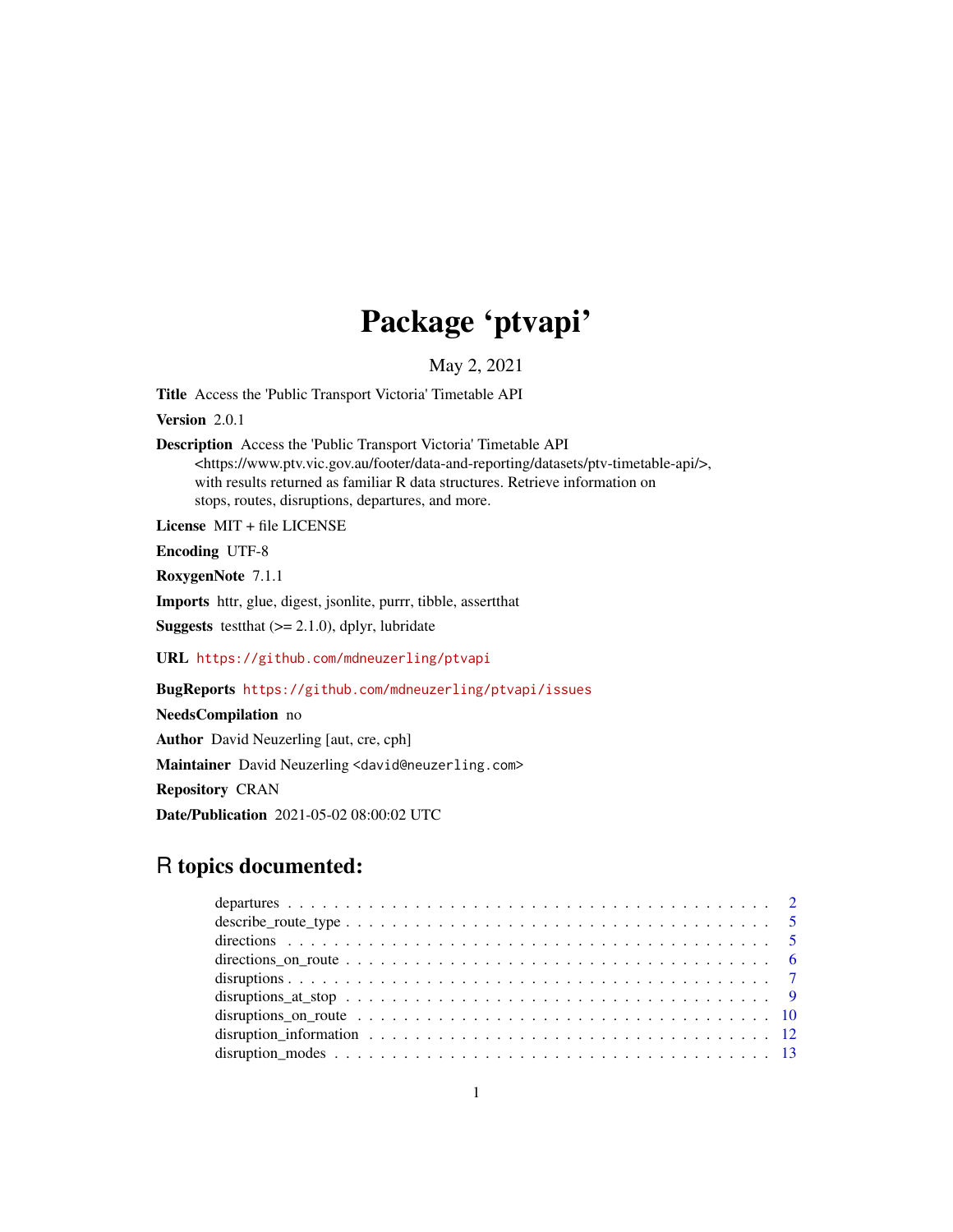# <span id="page-1-0"></span>2 departures

| Index | 37 |
|-------|----|
|       |    |
|       |    |
|       |    |
|       |    |
|       |    |
|       |    |
|       |    |
|       |    |
|       |    |
|       |    |
|       |    |
|       |    |
|       |    |
|       |    |
|       |    |
|       |    |

<span id="page-1-1"></span>departures *Departures from a given stop*

#### Description

departures retrieves all upcoming departures for a given stop ID and route type.

#### Usage

```
departures(
  stop_id,
  route_type,
  route_id = NULL,direction_id = NULL,
 platform_numbers = NULL,
  departs = Sys.time(),
  look_backwards = FALSE,
 max\_results = 5,
  include_cancelled = FALSE,
 validate_results = TRUE,
 user_id = determine_user_id(),
  api_key = determine_api_key()
)
```
#### Arguments

stop\_id An integer stop ID returned by the stops\_on\_route or stops\_nearby functions.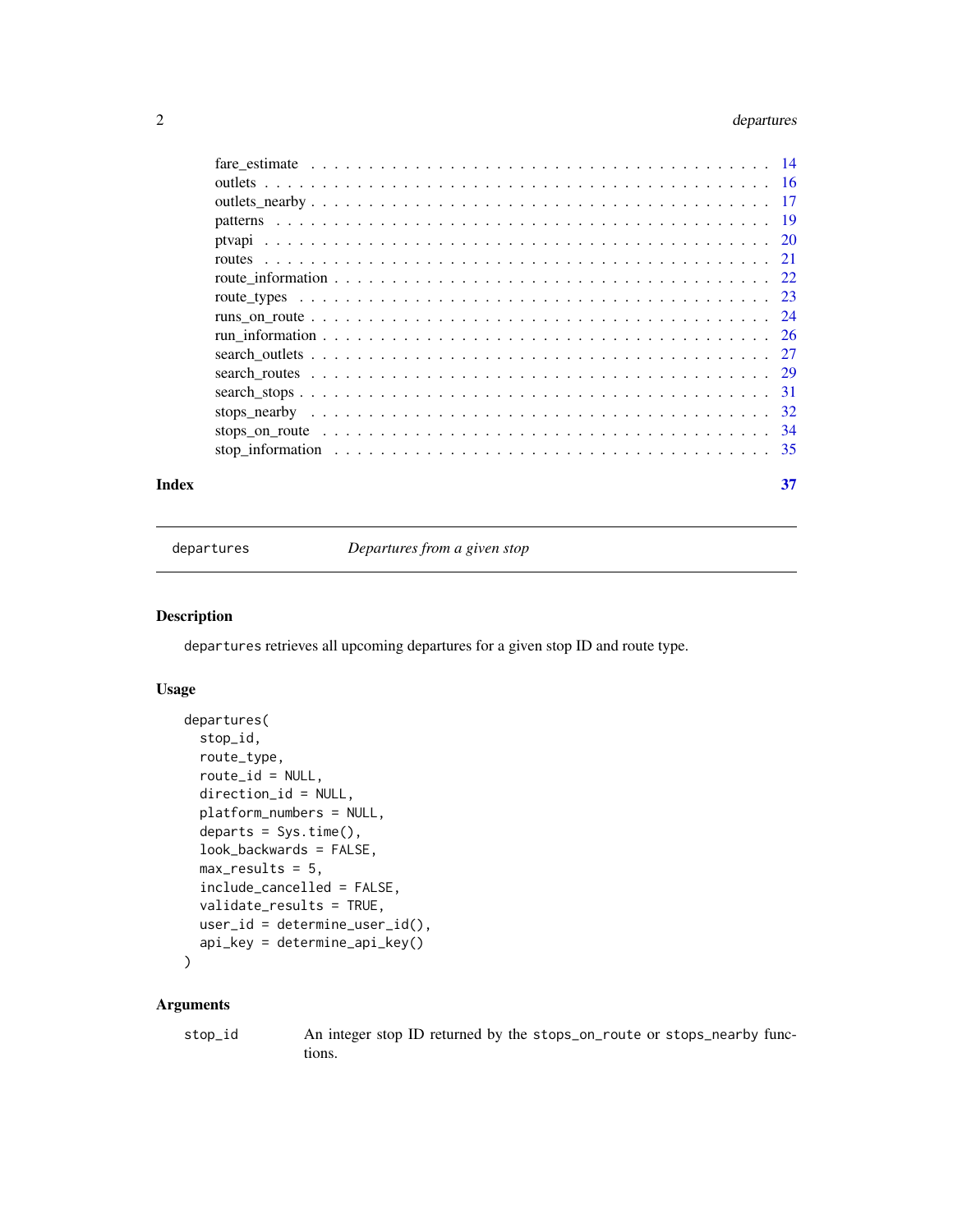# <span id="page-2-0"></span>departures 3

| route_type        | A route type which can be provided either as a non-negative integer code, or as<br>a character: "Tram", "Train", "Bus", "Vline" or "Night Bus". Character inputs<br>are not case-sensitive. Use the route_types function to extract a vector of all<br>route types.                                                                                              |  |
|-------------------|------------------------------------------------------------------------------------------------------------------------------------------------------------------------------------------------------------------------------------------------------------------------------------------------------------------------------------------------------------------|--|
| route_id          | Optionally filter by a route ID. These can be obtained with the routes function.                                                                                                                                                                                                                                                                                 |  |
| direction_id      | Optionally filter by a direction ID. These can be obtained with the directions_on_route<br>function.                                                                                                                                                                                                                                                             |  |
| platform_numbers  |                                                                                                                                                                                                                                                                                                                                                                  |  |
|                   | Character vector. Optionally filter results by platform number. Despite the<br>name, these are characters.                                                                                                                                                                                                                                                       |  |
| departs           | POSIXct or Character. Optionally filter results to departures on or after the given<br>value, according to either scheduled or estimated departure time. Characters are<br>automatically converted to date times, and are assumed to be given as Melbourne<br>time. Defaults to the current system time.                                                         |  |
|                   | look_backwards Boolean. Whether to look before departs. Use with caution (see Details).<br>Defaults to FALSE.                                                                                                                                                                                                                                                    |  |
| max_results       | Integer. The maximum number of departures to return for each route_id. De-<br>partures are ordered by estimated departure time, when available, and scheduled<br>departure time otherwise. When set to 0, all departures after the given departs<br>for the entire day are shown, and potentially some in the early hours of the next<br>morning. Defaults to 5. |  |
| include_cancelled |                                                                                                                                                                                                                                                                                                                                                                  |  |
|                   | Logical. Whether results should be returned if they have been cancelled. Metropoli-<br>tan train services only. Defaults to FALSE.                                                                                                                                                                                                                               |  |
| validate_results  |                                                                                                                                                                                                                                                                                                                                                                  |  |
|                   | Boolean. If TRUE (the default), will apply additional filters to ensure that the<br>arguments to departs, max_results, and route_id are respected if given.                                                                                                                                                                                                      |  |
| user_id           | Integer or character. A user ID or devid provided by Public Transport Victoria.<br>Refer to ?ptvapi for more details.                                                                                                                                                                                                                                            |  |
| api_key           | Character. An API key, with dashes, provided by Public Transport Victoria.<br>Refer to ?ptvapi for more details.                                                                                                                                                                                                                                                 |  |

#### Details

Filtering departures: The API supports filtering by departure time, to show the departures after the given time. However, its behaviour is unpredictable, returning departures around the given time, both before and after. We apply an additional filter once the results are retrieved to ensure that only departures at or after the given departs datetime are shown.

It's not clear what functionality look\_backwards has. It's included here regardless. Moreover, it's not clear how the API treats route\_id or max\_results. We filter the results after retrieval, to ensure that departs, max\_results, and route\_id are respected. This additional validation can be disabled by setting validate\_results = TRUE.

#### Value

A tibble consisting of the following columns: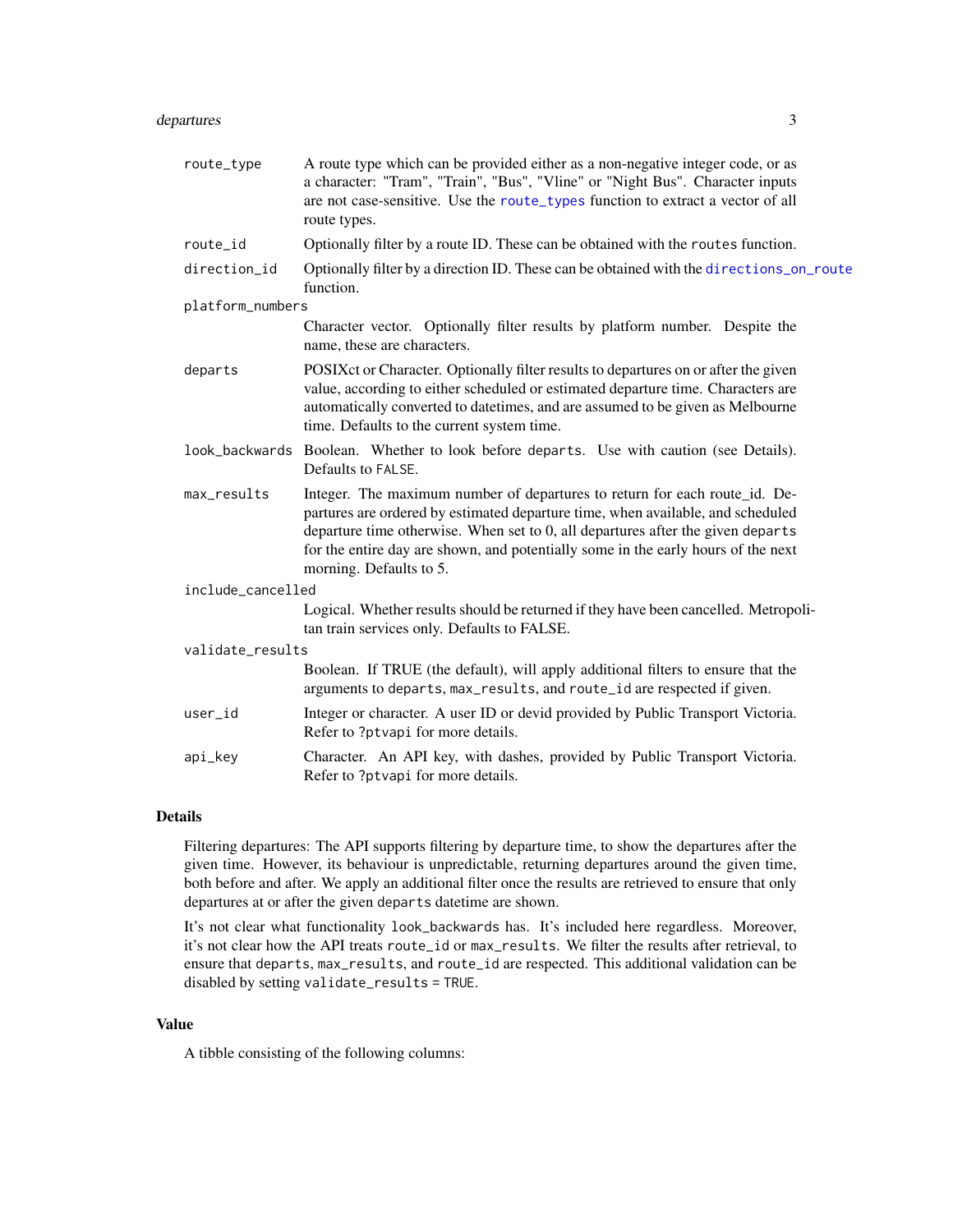# 4 departures

- 
- stop\_id • route\_id
- run\_id (deprecated, use run\_ref instead)
- run\_ref
- direction\_id
- disruption\_ids
- scheduled\_departure
- estimated\_departure
- at\_platform
- platform\_number
- flags
- departure\_sequence

# Examples

```
## Not run:
departures(stop_id = 1071, route_type = "Train")
departures(stop_id = 1071, route_type = 0)
departures(
 stop_id = 1071,route_type = "Train",
 platform_numbers = c(4, 5)\lambdadepartures(
 stop_id = 1071,
 route_type = "Train",
  route_id = 6)
departures(
 stop_id = 1071,
  route_type = "Train",
  departs = "2020-06-23 17:05:00"
)
```
## End(Not run)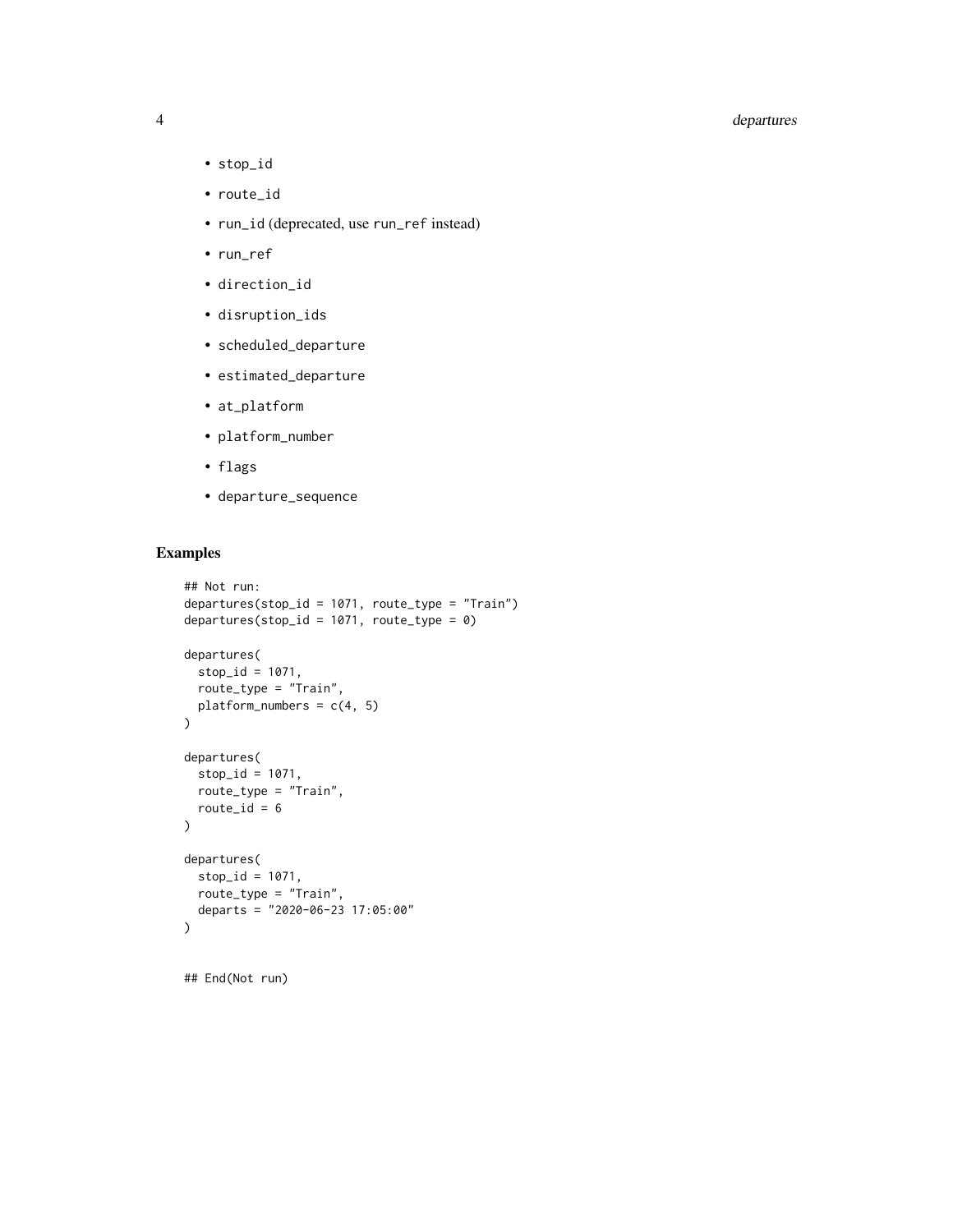<span id="page-4-0"></span>describe\_route\_type *Convert a numeric route type to a human-friendly description*

#### Description

This function effectively wraps the results of [route\\_types](#page-22-1) to translate a route type to a humanreadable form, such as translating 0 to "Train". This function is *not* vectorised.

#### Usage

```
describe_route_type(
  route_type,
 user_id = determine_user_id(),api_key = determine_api_key()
\lambda
```
#### Arguments

| route_type | Atomic integer or character.                                                                                          |
|------------|-----------------------------------------------------------------------------------------------------------------------|
| user_id    | Integer or character. A user ID or devid provided by Public Transport Victoria.<br>Refer to ?ptvapi for more details. |
| api_key    | Character. An API key, with dashes, provided by Public Transport Victoria.<br>Refer to ?ptvapi for more details.      |

#### Value

character

directions *Directions for a given direction ID*

#### Description

This function returns all directions with a given ID. Directions that share an ID are not necessarily related, especially if not filtering by route type. It's advised to use to the [directions\\_on\\_route](#page-5-1) function to search for directions of interest.

```
directions(
  direction_id,
  route_type = NULL,
  user_id = determine_user_id(),
  api_key = determine_api_key()
\mathcal{E}
```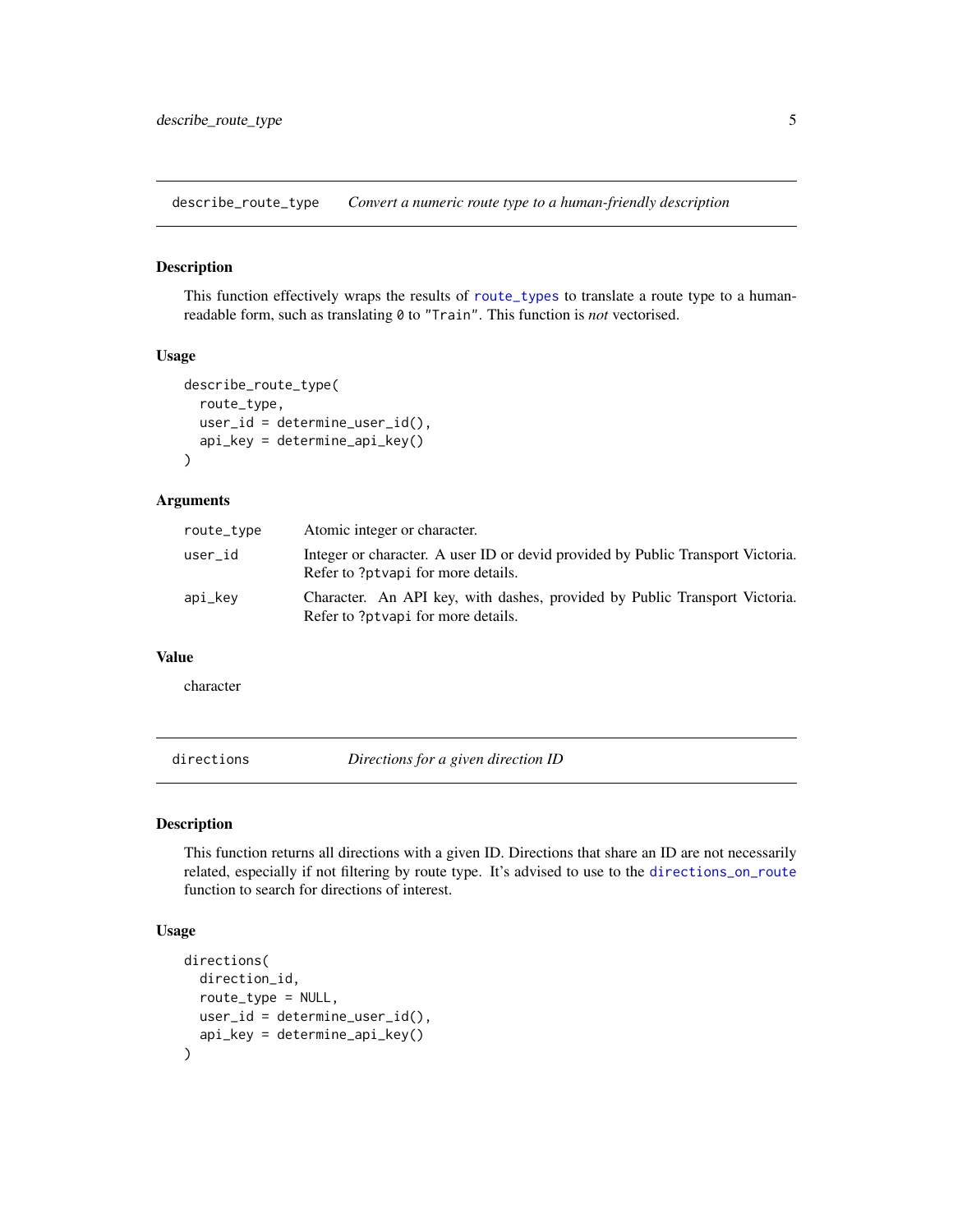#### <span id="page-5-0"></span>Arguments

| direction_id | Integer.                                                                                                                                                                                                                                                                                                 |
|--------------|----------------------------------------------------------------------------------------------------------------------------------------------------------------------------------------------------------------------------------------------------------------------------------------------------------|
| route_type   | Optionally filter results by a route type. A route type can be provided either as<br>a non-negative integer code, or as a character: "Tram", "Train", "Bus", "Vline"<br>or "Night Bus". Character inputs are not case-sensitive. Use the route_types<br>function to extract a vector of all route types. |
| user_id      | Integer or character. A user ID or devid provided by Public Transport Victoria.<br>Refer to ?ptvapi for more details.                                                                                                                                                                                    |
| api_kev      | Character. An API key, with dashes, provided by Public Transport Victoria.<br>Refer to ?ptvapi for more details.                                                                                                                                                                                         |

#### Value

A tibble consisting of the following columns:

- direction\_id
- direction\_name,
- route\_id
- route\_type
- route\_type\_description
- route\_direction\_description

# Examples

```
## Not run:
directions(direction_id = 5)
directions(direction_id = 5, route_type = "Train")
directions(direction_id = 5, route_type = \theta)
```
## End(Not run)

<span id="page-5-1"></span>directions\_on\_route *Directions on a given route*

# Description

Directions on a given route

```
directions_on_route(
  route_id,
  user_id = determine_user_id(),
  api_key = determine_api_key()
\mathcal{E}
```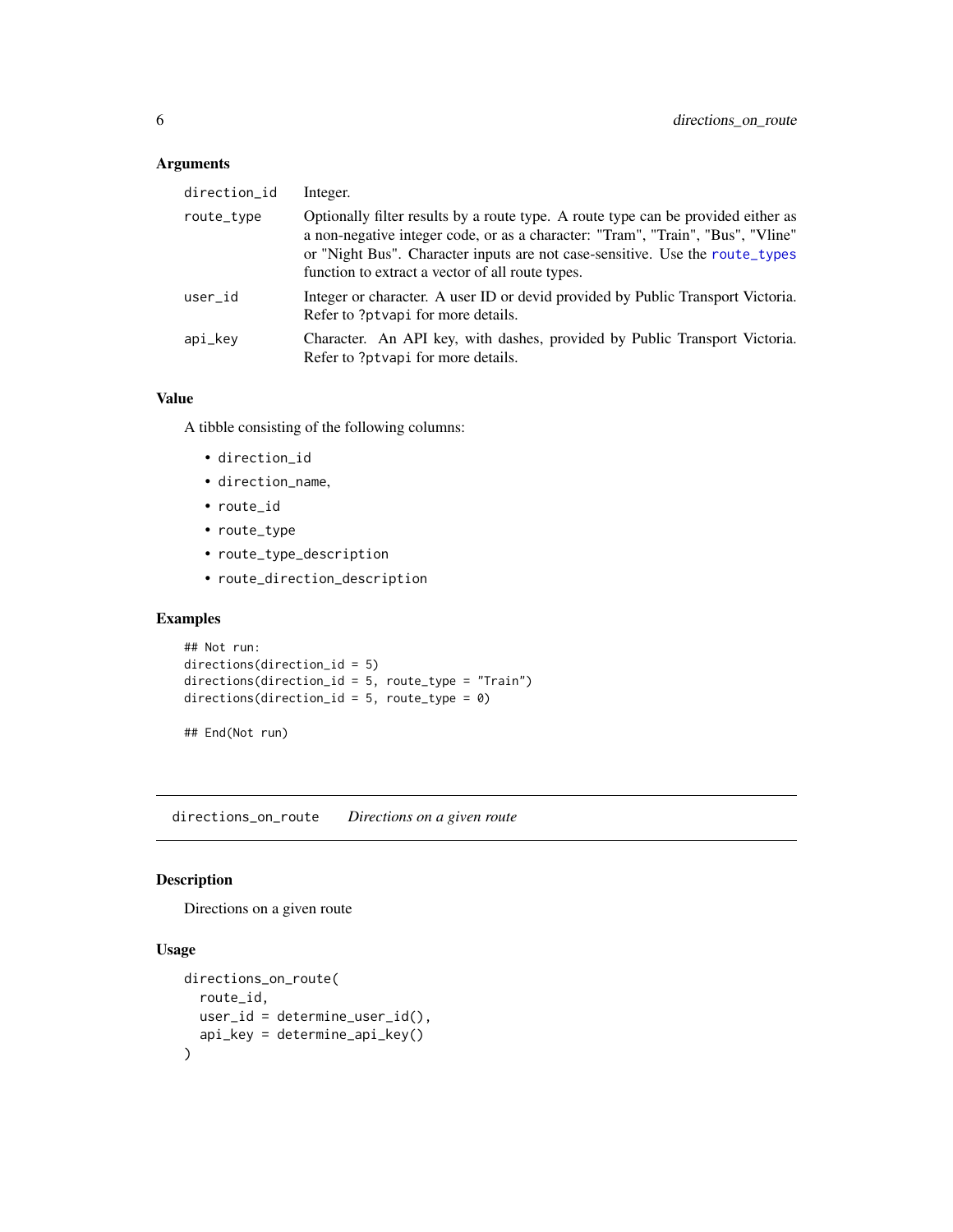# <span id="page-6-0"></span>disruptions 7

#### Arguments

| route_id | Integer. These can be listed and described with the routes function.                                                  |
|----------|-----------------------------------------------------------------------------------------------------------------------|
| user id  | Integer or character. A user ID or devid provided by Public Transport Victoria.<br>Refer to ?ptvapi for more details. |
| api_kev  | Character. An API key, with dashes, provided by Public Transport Victoria.<br>Refer to ?ptvapi for more details.      |

#### Value

A tibble consisting of the following columns:

- direction\_id
- direction\_name,
- route\_id
- route\_type
- route\_type\_description
- route\_direction\_description

# Examples

## Not run: directions\_on\_route(6)

## End(Not run)

disruptions *Information for all disruptions*

# Description

Information for all disruptions

```
disruptions(
  route_types = NULL,
 disruption_modes = NULL,
 disruption_status = NULL,
 user_id = determine_user_id(),
  api_key = determine_api_key()
\mathcal{E}
```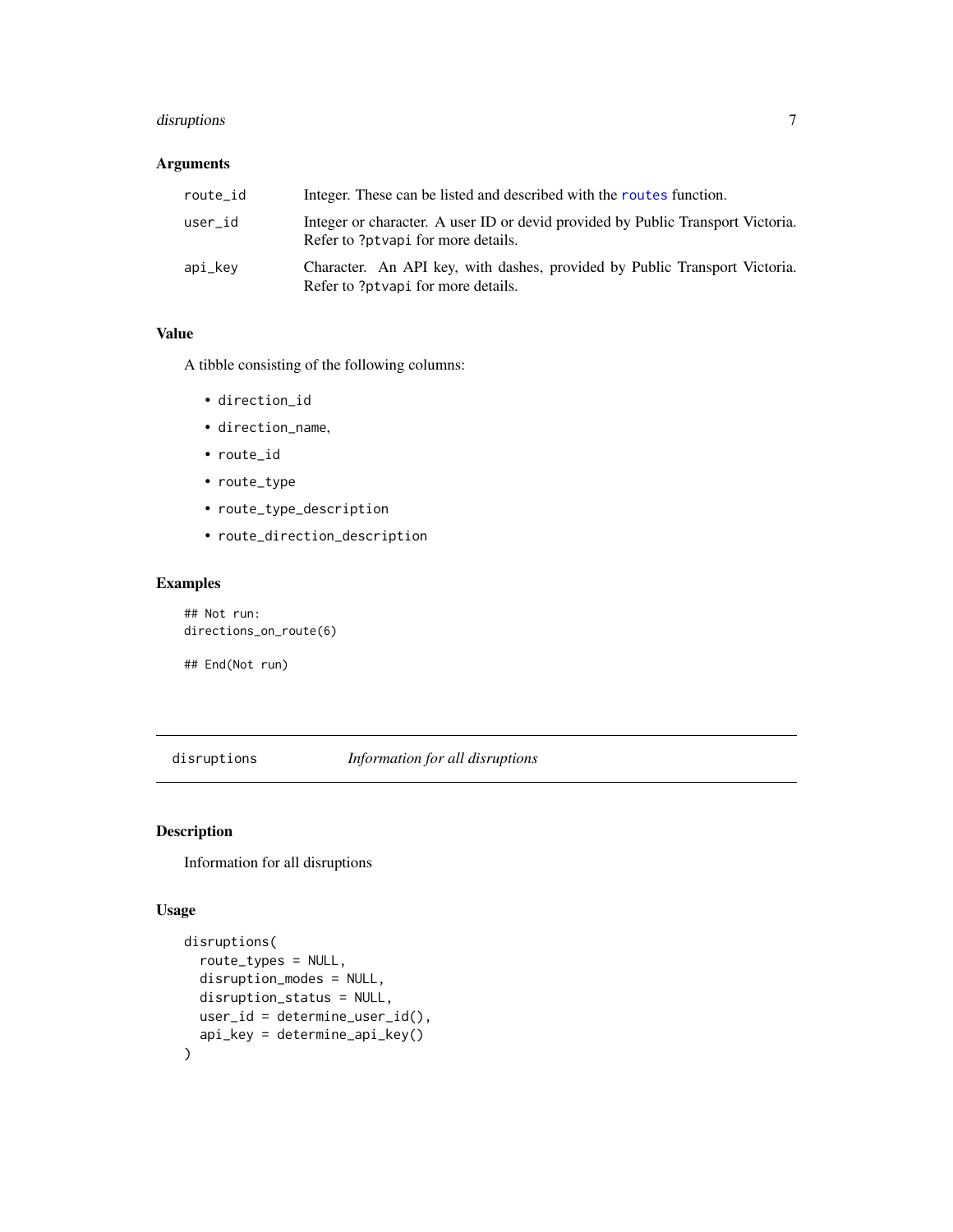# <span id="page-7-0"></span>Arguments

| route_types       | Integer or character vector. Optionally filter by a vector of route types. A                                                                                 |  |
|-------------------|--------------------------------------------------------------------------------------------------------------------------------------------------------------|--|
|                   | route type can be provided either as a non-negative integer code, or as a char-                                                                              |  |
|                   | acter: "Tram", "Train", "Bus", "Vline" or "Night Bus". Character inputs are                                                                                  |  |
|                   | not case-sensitive. Use the route_types function to extract a vector of all                                                                                  |  |
|                   | route types. The filter is applied to the disruption mode, rather than the routes                                                                            |  |
|                   | that are affected by the disruption. For example, filtering by the "train" route                                                                             |  |
|                   | type will restrict the disruptions returned to those with a mode corresponding to<br>"metro train".                                                          |  |
| disruption_modes  |                                                                                                                                                              |  |
|                   | Integer vector. Optionally filter by disruption modes. For a full list of modes<br>and their corresponding descriptions, use the disruptions_modes function. |  |
| disruption_status |                                                                                                                                                              |  |
|                   | Character. Can be used to filter to either "current" or "planned" disruptions.<br>Defaults to NULL, in which case no filter is applied.                      |  |
| user_id           | Integer or character. A user ID or devide provided by Public Transport Victoria.<br>Refer to ?ptvapi for more details.                                       |  |
| api_key           | Character. An API key, with dashes, provided by Public Transport Victoria.<br>Refer to ?ptvapi for more details.                                             |  |
|                   |                                                                                                                                                              |  |

# Value

A tibble with the following columns:

- disruption\_mode
- disruption\_mode\_description
- disruption\_id
- title
- url
- description
- disruption\_status
- disruption\_type
- published\_on
- last\_updated
- from\_date
- to\_date
- routes
- stops
- colour
- display\_on\_board
- display\_status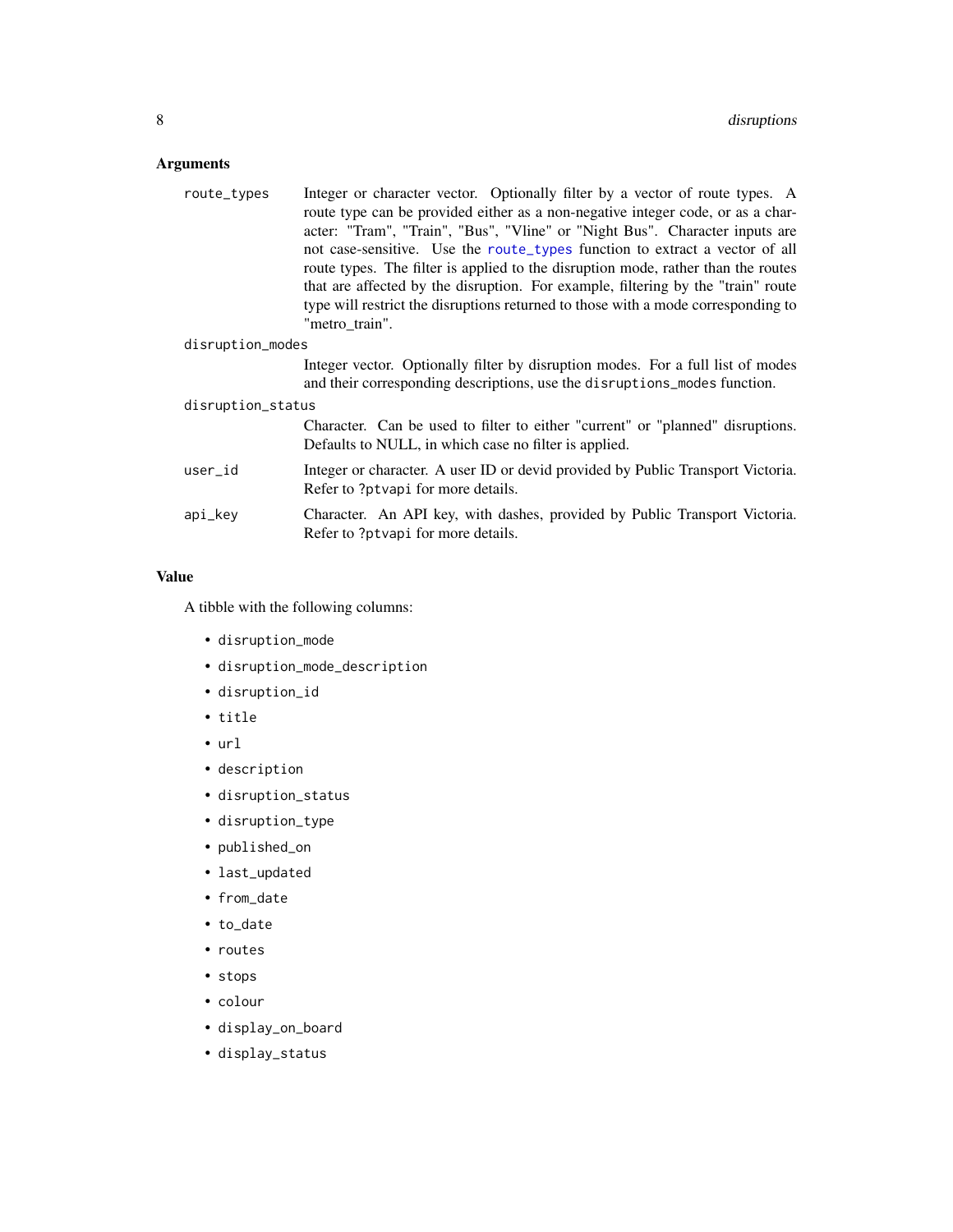# <span id="page-8-0"></span>disruptions\_at\_stop 9

# Examples

```
## Not run:
disruptions()
disruptions(route_types = c("Train", "Tram"))
disruptions(disruption_modes = c(\theta, 1))
disruptions(disruption_status = "current")
## End(Not run)
```
disruptions\_at\_stop *Disruptions at a given stop*

# Description

Disruptions at a given stop

#### Usage

```
disruptions_at_stop(
  stop_id,
  disruption_status = NULL,
 user_id = determine_user_id(),
  api_key = determine_api_key()
)
```
#### Arguments

| stop_id           | Integer stop ID.                                                                                                                        |
|-------------------|-----------------------------------------------------------------------------------------------------------------------------------------|
| disruption_status |                                                                                                                                         |
|                   | Character. Can be used to filter to either "current" or "planned" disruptions.<br>Defaults to NULL, in which case no filter is applied. |
| user_id           | Integer or character. A user ID or devid provided by Public Transport Victoria.<br>Refer to ?ptvapi for more details.                   |
| api_key           | Character. An API key, with dashes, provided by Public Transport Victoria.<br>Refer to ?ptvapi for more details.                        |

#### Value

A tibble with the following columns:

- disruption\_mode
- disruption\_mode\_description
- disruption\_id
- title
- url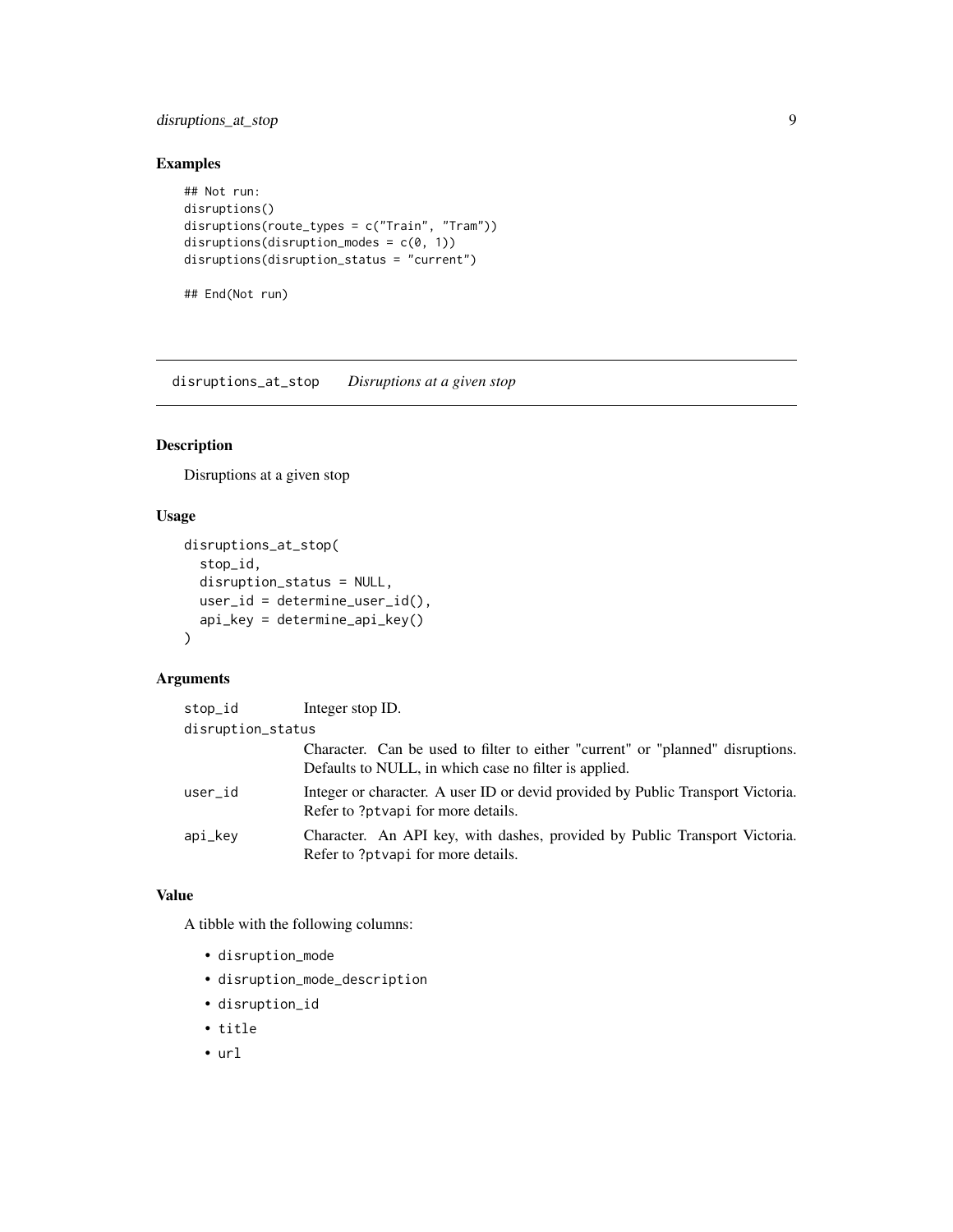- description
- disruption\_status
- disruption\_type
- published\_on
- last\_updated
- from\_date
- to\_date
- routes
- stops
- colour
- display\_on\_board
- display\_status

# Examples

```
## Not run:
disruptions_at_stop(1071)
disruptions_at_stop(1071, disruption_status = "current")
```
## End(Not run)

disruptions\_on\_route *Disruptions on a given route*

# Description

Disruptions on a given route

```
disruptions_on_route(
  route_id,
 stop_id = NULL,disruption_status = NULL,
 user_id = determine_user_id(),
  api_key = determine_api_key()
\mathcal{E}
```
<span id="page-9-0"></span>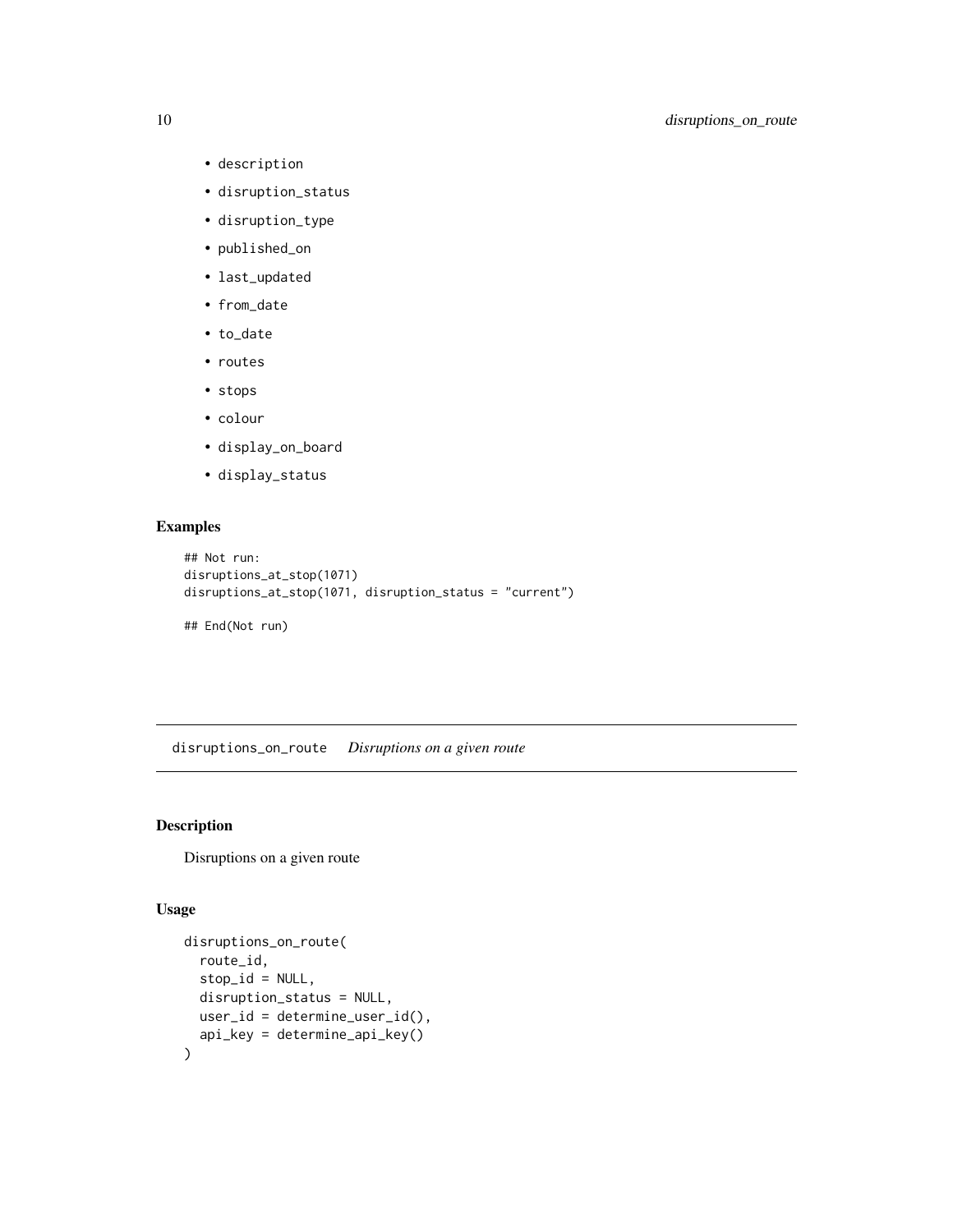# <span id="page-10-0"></span>Arguments

| route_id          | Integer. These can be listed and described with the routes function.                                                                       |
|-------------------|--------------------------------------------------------------------------------------------------------------------------------------------|
| stop_id           | Integer. Optionally filter results to a specific stop ID. These can be searched for<br>with the stops_on_route and stops_nearby functions. |
| disruption_status |                                                                                                                                            |
|                   | Character. Can be used to filter to either "current" or "planned" disruptions.                                                             |
|                   | Defaults to NULL, in which case no filter is applied.                                                                                      |
| user_id           | Integer or character. A user ID or devid provided by Public Transport Victoria.<br>Refer to ?ptvapi for more details.                      |
| api_key           | Character. An API key, with dashes, provided by Public Transport Victoria.<br>Refer to ?ptvapi for more details.                           |

# Value

A tibble with the following columns:

- disruption\_mode
- disruption\_mode\_description
- disruption\_id
- title
- url
- description
- disruption\_status
- disruption\_type
- published\_on
- last\_updated
- from\_date
- to\_date
- routes
- stops
- colour
- display\_on\_board
- display\_status

# Examples

```
## Not run:
disruptions_on_route(6)
disruptions_on_route(6, stop_id = 1071)
disruptions_on_route(6, disruption_status = "current")
```
## End(Not run)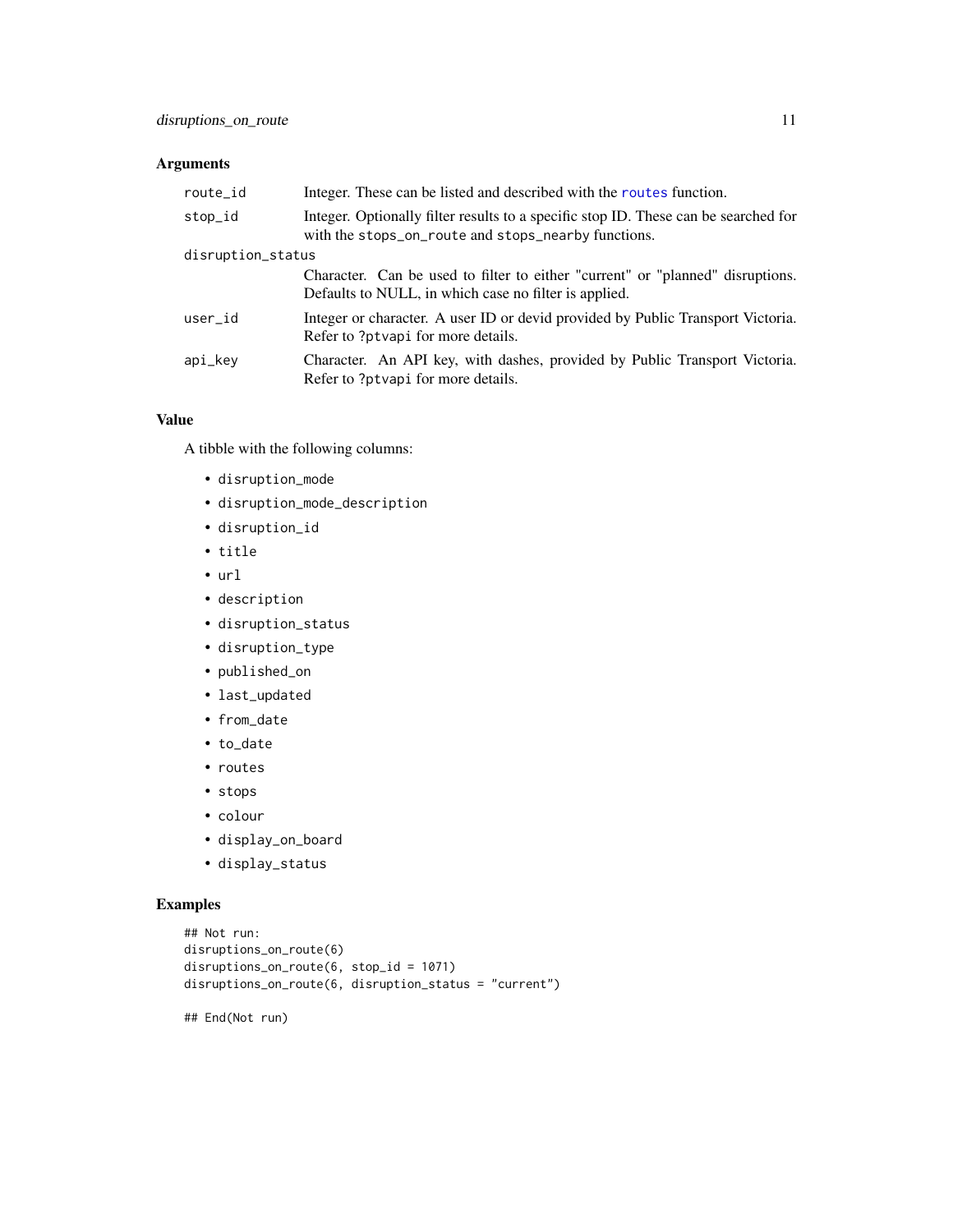<span id="page-11-0"></span>disruption\_information

*Information on a particular disruption*

#### Description

This function can be used when the integer disruption ID is already known. This can be searched for with either disruptions, disruptions\_on\_route, or disruptions\_at\_stop functions.

# Usage

```
disruption_information(
  disruption_id,
  user_id = determine_user_id(),
  api_key = determine_api_key()
\mathcal{L}
```
#### Arguments

| disruption_id Integer. |                                                                                                                       |
|------------------------|-----------------------------------------------------------------------------------------------------------------------|
| user_id                | Integer or character. A user ID or devid provided by Public Transport Victoria.<br>Refer to ?ptvapi for more details. |
| api_kev                | Character. An API key, with dashes, provided by Public Transport Victoria.<br>Refer to ?ptvapi for more details.      |

# Value

A tibble with the following columns:

- disruption\_mode
- disruption\_mode\_description
- disruption\_id
- title
- url
- description
- disruption\_status
- disruption\_type
- published\_on
- last\_updated
- from\_date
- to\_date
- routes
- stops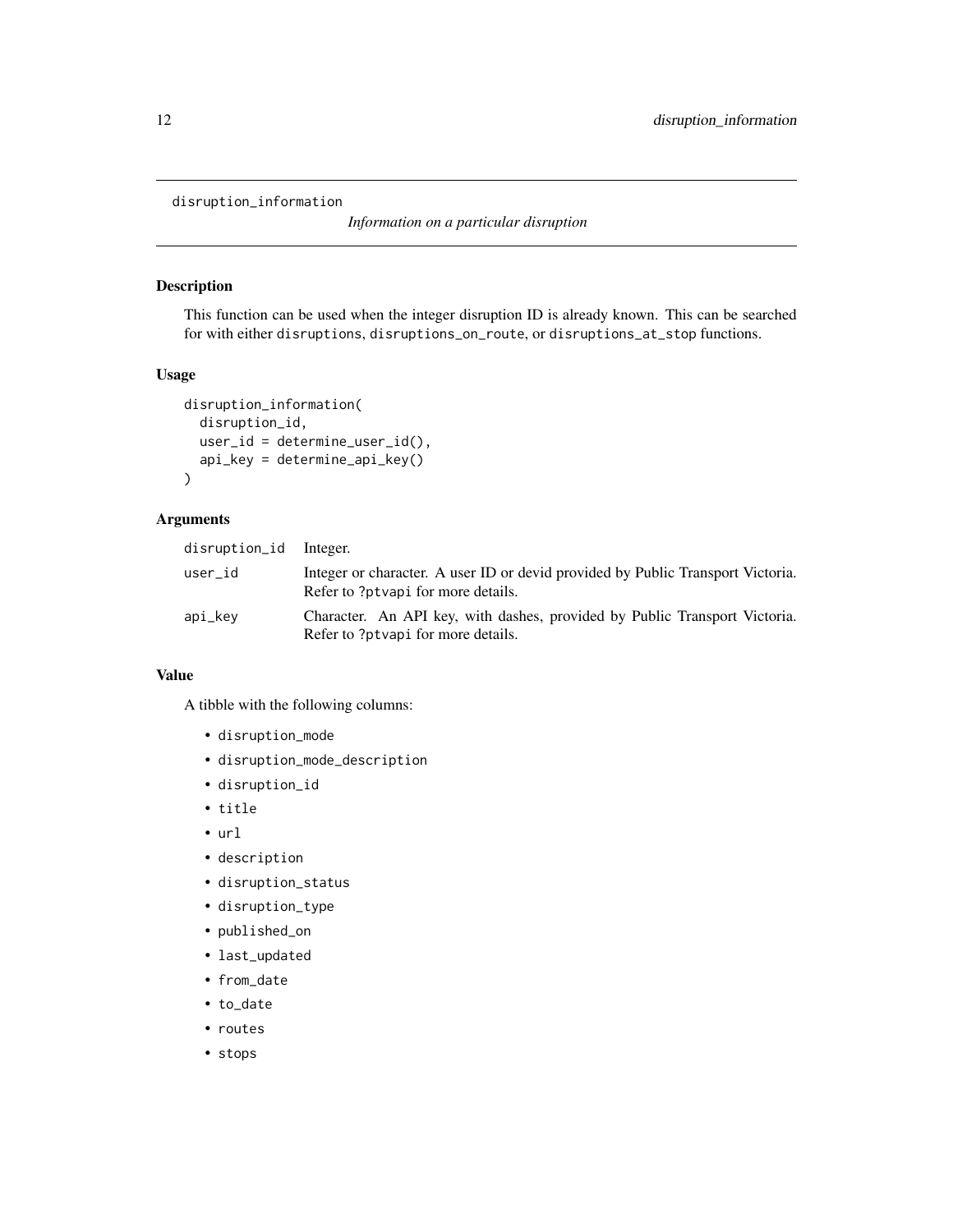# <span id="page-12-0"></span>disruption\_modes 13

- colour
- display\_on\_board
- display\_status

#### Examples

## Not run: disruption\_information(206639)

## End(Not run)

disruption\_modes *Retrieve a translation from description mode number to description mode name*

#### Description

Disruption mode types (eg. "metro\_train", "metro\_tram", "school\_bus", "taxi") have corresponding integer IDs. This function retrieves a named vector in which the values are the disruption mode descriptions, and the names of the vector are the description mode numbers. Note that disruption mode names are in snake case, that is, all lower case with underscores between words.

#### Usage

```
disruption_modes(user_id = determine_user_id(), api_key = determine_api_key())
```
# Arguments

| user id | Integer or character. A user ID or devid provided by Public Transport Victoria.<br>Refer to ?ptvapi for more details. |
|---------|-----------------------------------------------------------------------------------------------------------------------|
| api_kev | Character. An API key, with dashes, provided by Public Transport Victoria.<br>Refer to ?ptvapi for more details.      |

#### Value

A named vector in which the values are the disruption mode descriptions, and the names of the vector are the description mode numbers.

# Examples

## Not run: disruption\_modes()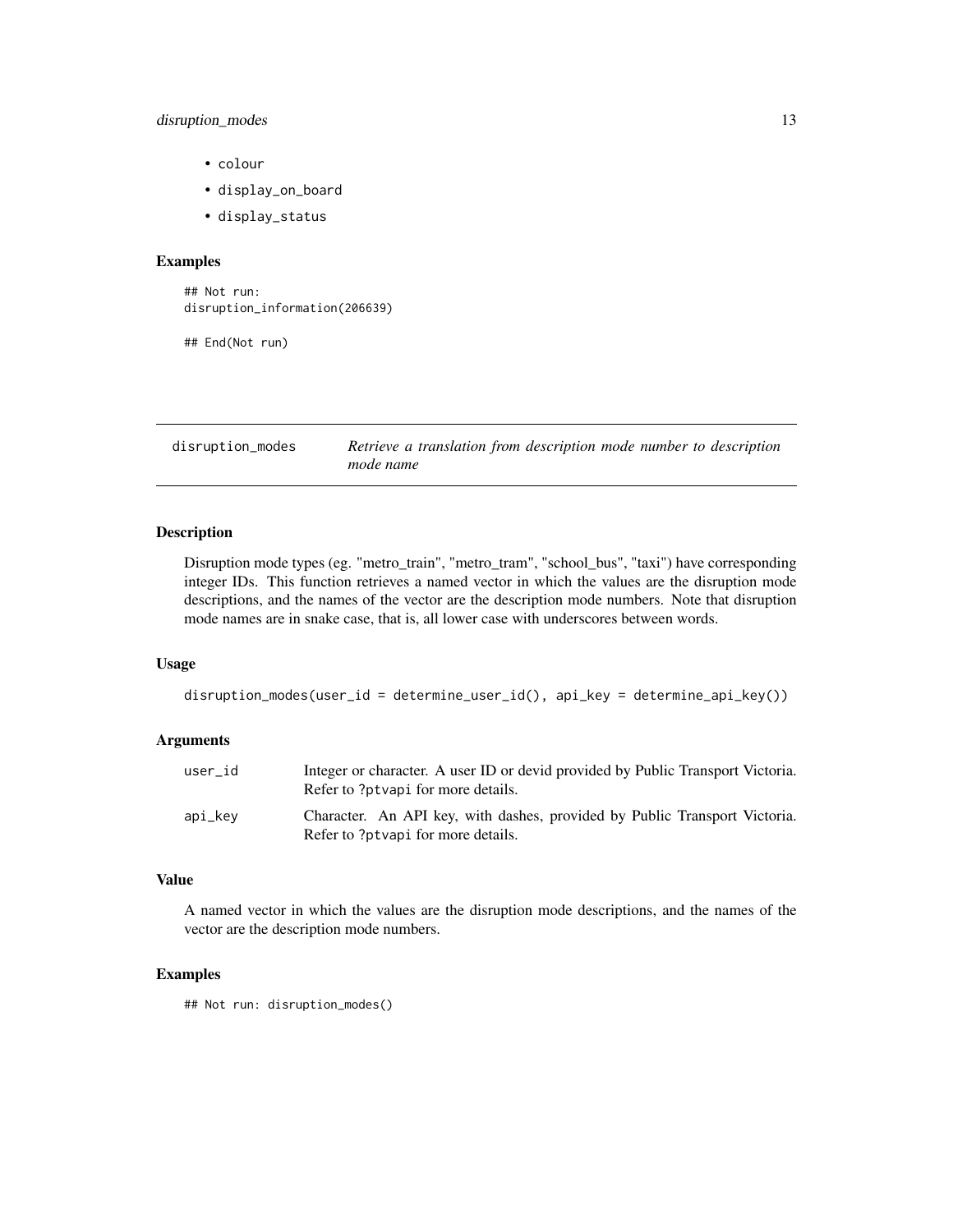# Description

Retrieve fare information for a journey through the given zones. Also supports journey touch on and off times, to accommodate for discounts.

# Usage

```
fare_estimate(
 min_zone,
 max_zone,
  journey_touch_on = NULL,
  journey_touch_off = NULL,
  journey_in_free_tram_zone = FALSE,
  travelled_route_types = NULL,
  user_id = determine_user_id(),api_key = determine_api_key()
)
```
#### Arguments

| $min\_zone$               | Integer. Minimum zone travelled through.                                                                                                                                                                                                                                                                                                  |
|---------------------------|-------------------------------------------------------------------------------------------------------------------------------------------------------------------------------------------------------------------------------------------------------------------------------------------------------------------------------------------|
| max_zone                  | Integer. Maximum zone travelled through.                                                                                                                                                                                                                                                                                                  |
|                           | journey_touch_on, journey_touch_off                                                                                                                                                                                                                                                                                                       |
|                           | POSIX ct or Character. Optionally filter results to a journey time. Values to both<br>must be provided. Characters are automatically converted to date times, and are<br>assumed to be given as Melbourne time.                                                                                                                           |
| journey_in_free_tram_zone |                                                                                                                                                                                                                                                                                                                                           |
|                           | Boolean. Defaults to FALSE.                                                                                                                                                                                                                                                                                                               |
| travelled_route_types     |                                                                                                                                                                                                                                                                                                                                           |
|                           | Integer or character vector. Optionally filter by a vector of route types. A route<br>type can be provided either as a non-negative integer code, or as a character:<br>"Tram", "Train", "Bus", "Vline" or "Night Bus". Character inputs are not case-<br>sensitive. Use the route_types function to extract a vector of all route types. |
| user_id                   | Integer or character. A user ID or devide provided by Public Transport Victoria.<br>Refer to ?ptvapi for more details.                                                                                                                                                                                                                    |
| api_key                   | Character. An API key, with dashes, provided by Public Transport Victoria.<br>Refer to ?ptvapi for more details.                                                                                                                                                                                                                          |

# Value

A data frame consisting of one row for each passenger\_type, and the following columns:

• min\_zone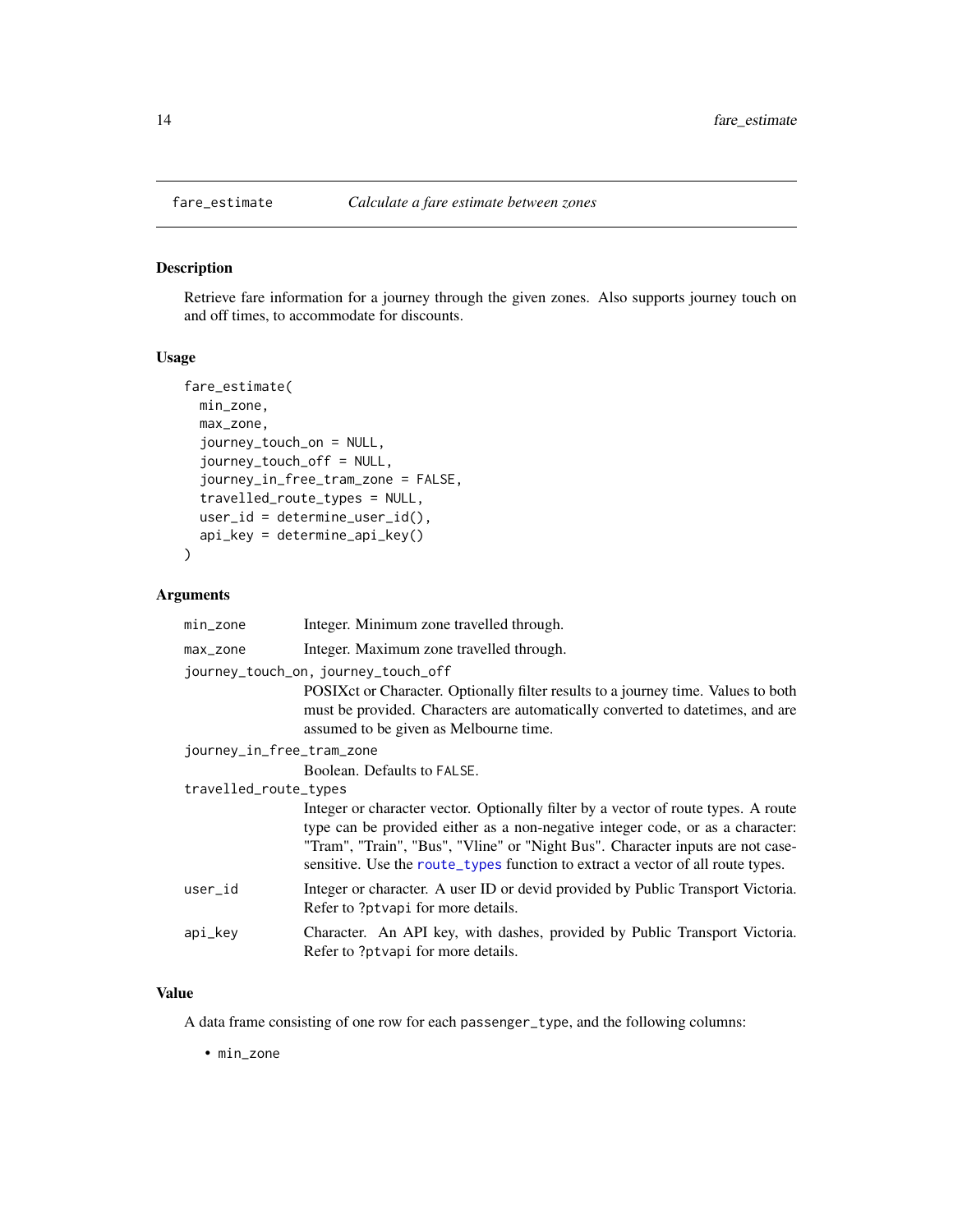# fare\_estimate 15

- max\_zone
- unique\_zones
- early\_bird
- free\_tram\_zone
- weekend\_journey
- passenger\_type
- fare\_2\_hour\_peak
- fare\_2\_hour\_off\_peak
- fare\_daily\_peak
- fare\_daily\_off\_peak
- pass\_7\_days
- pass\_28\_to\_69\_day\_per\_day
- pass\_70\_plus\_day\_per\_day
- weekend\_cap
- holiday\_cap

#### Examples

```
## Not run:
fare_estimate(min_zone = 1, max_zone = 2)
fare_estimate(min_zone = 1, max_zone = 1, journey_in_free_tram_zone = TRUE)
fare_estimate(
 min\_zone = 1,max\_zone = 2,travelled_route_types = c("Train", "Tram")
\lambdafare_estimate(
  min\_zone = 1,max\_zone = 2,journey_touch_on = "2020-06-21 07:31:00",
 journey_touch_off = "2020-06-21 08:45:00"
 )
## End(Not run)
```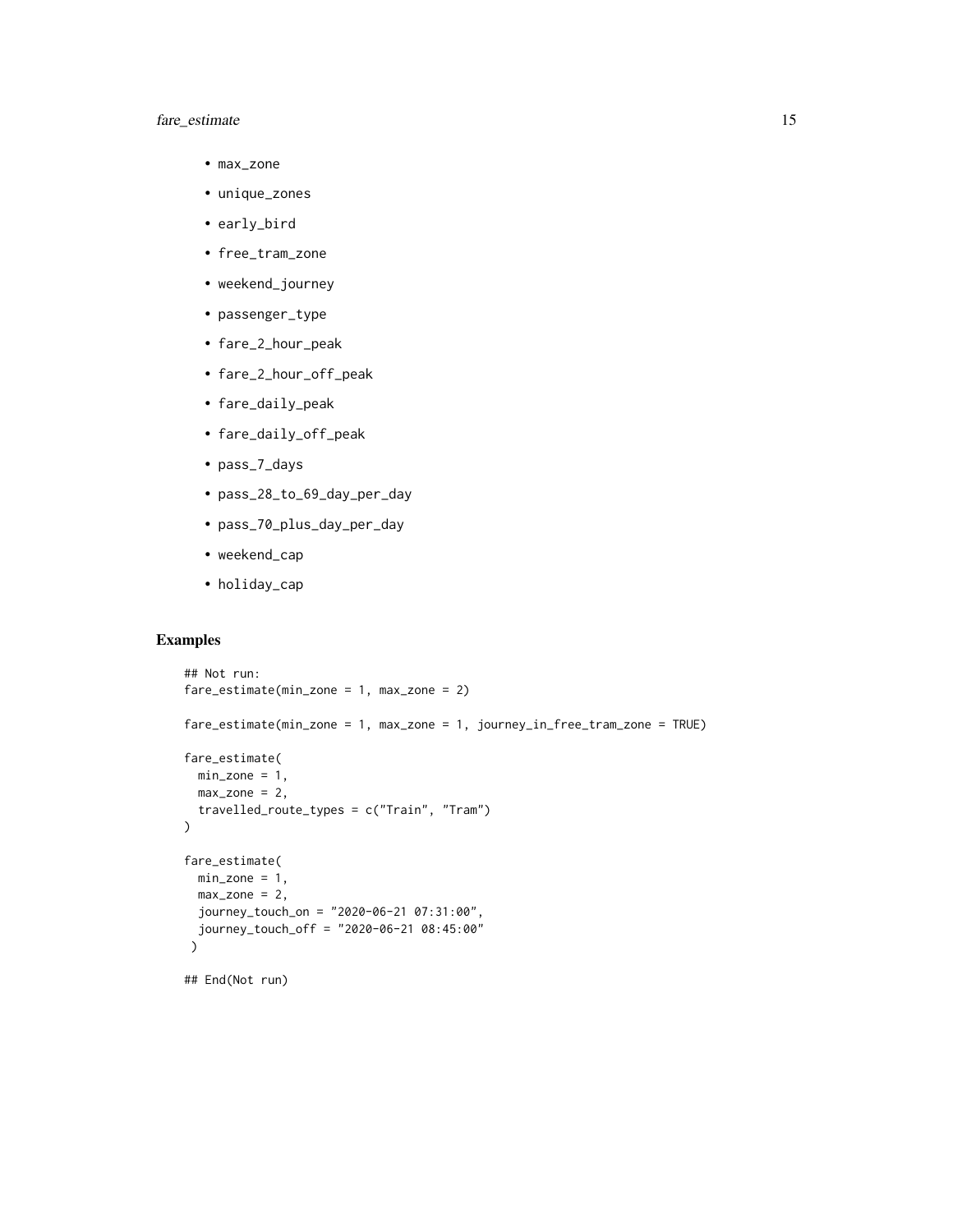<span id="page-15-0"></span>

#### Description

Information for a all outlets

#### Usage

```
outlets(user_id = determine_user_id(), api_key = determine_api_key())
```
#### Arguments

| user id | Integer or character. A user ID or devid provided by Public Transport Victoria.<br>Refer to ?ptvapi for more details. |
|---------|-----------------------------------------------------------------------------------------------------------------------|
| api_kev | Character. An API key, with dashes, provided by Public Transport Victoria.<br>Refer to ?ptvapi for more details.      |

#### Details

The outlet\_name reported here is more accurately described as an outlet *address*. We keep the outlet\_name column name as this is how the PTV API describes it.

The business hours are reported as characters. Usually they take on a format of "8.00AM - 10.00PM", but there variants such as "7.30AM - 11.00AM and 1.30PM - 6.00PM". For days on which an outlet is closed, the opening hours are usually reported as "CLOSED", but can also be an empty character. Some opening hours are "24 Hours". These fields are also filled with missing values and empty characters.

#### Value

A tibble with the following columns:

- outlet\_slid\_spid
- outlet\_name
- outlet\_business
- outlet latitude
- outlet\_longitude
- outlet\_suburb
- outlet\_postcode
- outlet\_business\_hour\_mon
- outlet\_business\_hour\_tue
- outlet\_business\_hour\_wed
- outlet\_business\_hour\_thu
- outlet\_business\_hour\_fri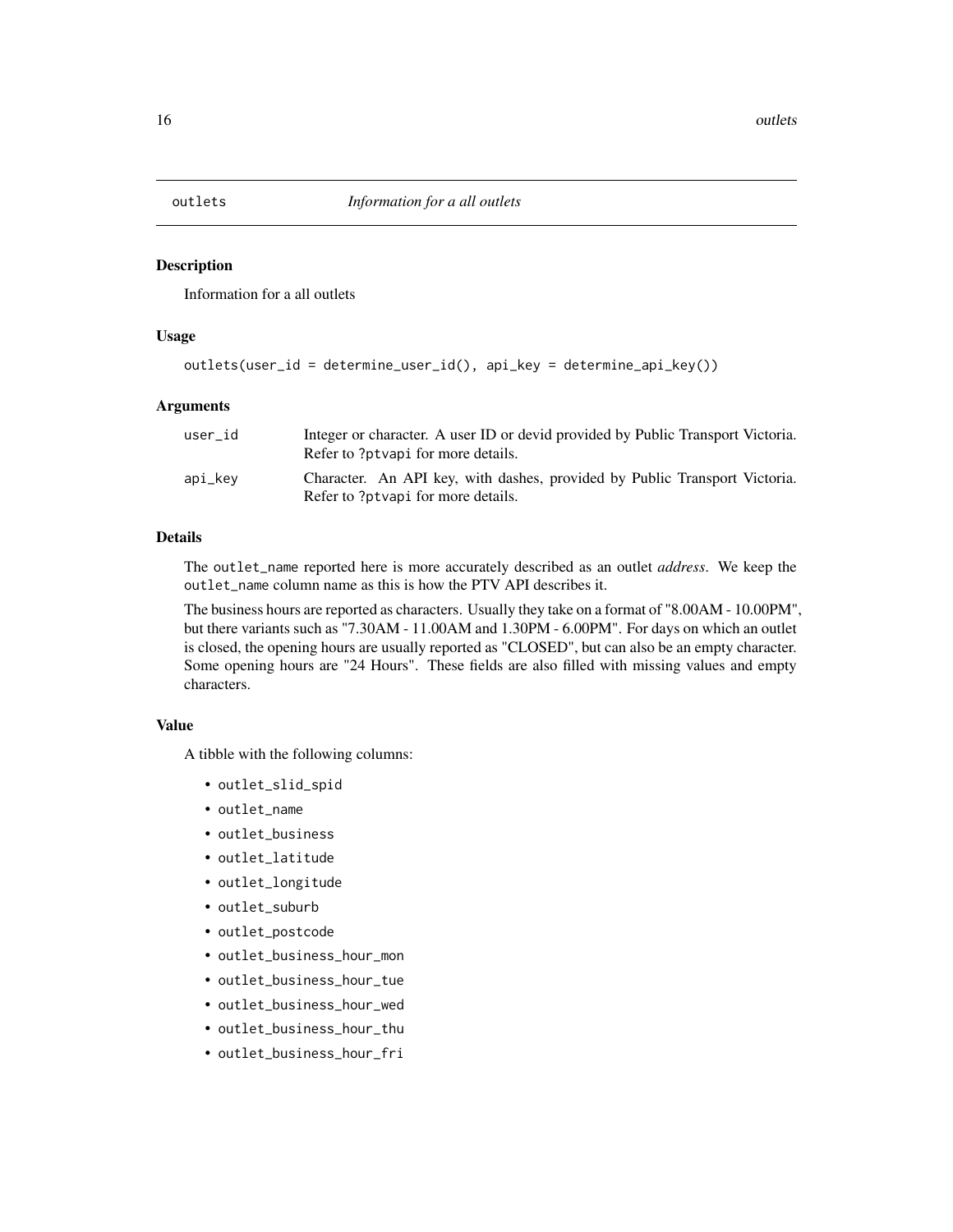# <span id="page-16-0"></span>outlets\_nearby 17

- outlet\_business\_hour\_sat
- outlet\_business\_hour\_sun
- outlet\_notes

# Examples

## Not run: outlets()

## End(Not run)

outlets\_nearby *Information for outlets near a given location*

# Description

Information for outlets near a given location

# Usage

```
outlets_nearby(
  latitude,
  longitude,
  max_distance = NULL,
  max\_results = 30,
  user_id = determine_user_id(),
  api_key = determine_api_key()
\mathcal{L}
```
# Arguments

| latitude     | Numeric. Latitude in decimal degrees. For example, Flinders Street Station is<br>at approximately -37.8183 latitude.   |
|--------------|------------------------------------------------------------------------------------------------------------------------|
| longitude    | Numeric. Longitude in decimal degrees. For example, Flinders Street Station is<br>at approximately 144.9671 longitude. |
| max_distance | Integer. Optionally filter by maximum distance from the given location, in me-<br>tres.                                |
| max results  | Integer. Defaults to 30. Caps the number of results returned.                                                          |
| user_id      | Integer or character. A user ID or devide provided by Public Transport Victoria.<br>Refer to ?ptvapi for more details. |
| api_key      | Character. An API key, with dashes, provided by Public Transport Victoria.<br>Refer to ?ptvapi for more details.       |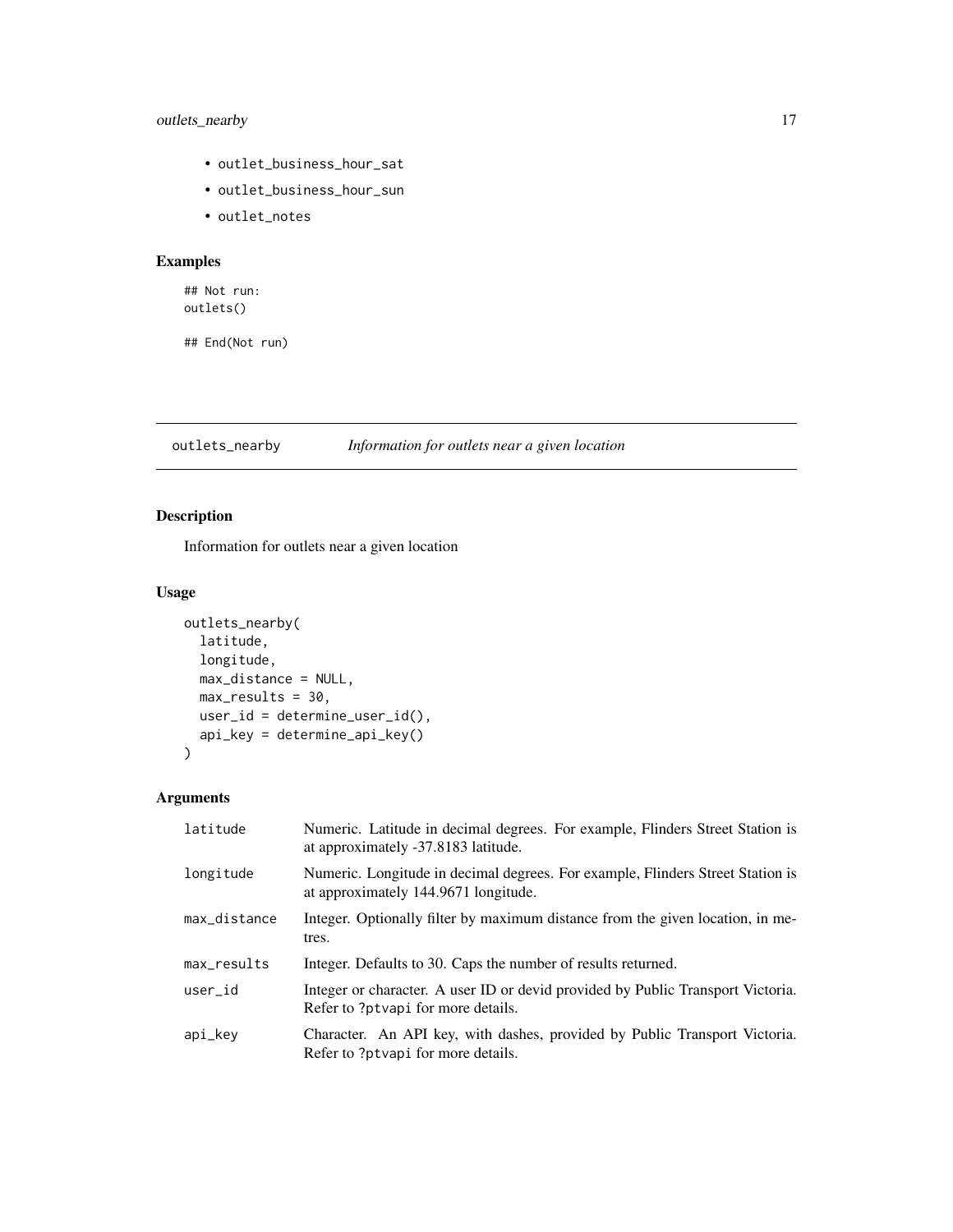#### Details

The outlet\_name reported here is more accurately described as an outlet *address*. We keep the outlet\_name column name as this is how the PTV API describes it.

The business hours are reported as characters. Usually they take on a format of "8.00AM - 10.00PM", but there variants such as "7.30AM - 11.00AM and 1.30PM - 6.00PM". For days on which an outlet is closed, the opening hours are usually reported as "CLOSED", but can also be an empty character. Some opening hours are "24 Hours". These fields are also filled with missing values and empty characters.

#### Value

A tibble with the following columns:

- outlet\_slid\_spid
- outlet\_name
- outlet\_business
- outlet\_latitude
- outlet\_longitude
- outlet\_suburb
- outlet\_postcode
- outlet\_business\_hour\_mon
- outlet\_business\_hour\_tue
- outlet\_business\_hour\_wed
- outlet\_business\_hour\_thu
- outlet\_business\_hour\_fri
- outlet\_business\_hour\_sat
- outlet\_business\_hour\_sun
- outlet notes

#### Examples

```
## Not run:
outlets_nearby(latitude = -37.8183, longitude = 144.9671)
## End(Not run)
```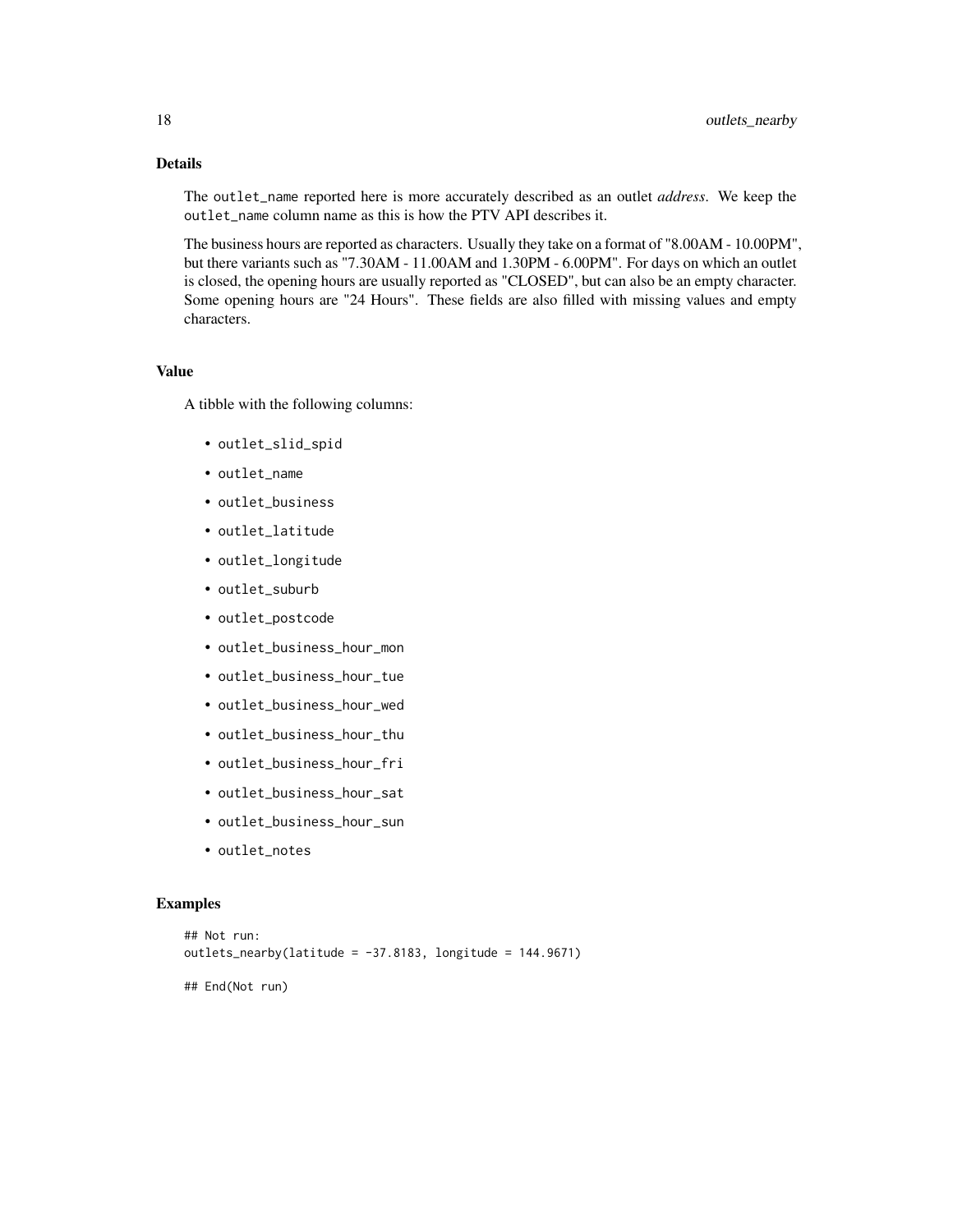<span id="page-18-0"></span>

# Description

A pattern consists of all departures, stops, routes, runs, directions and disruptions associated with a particular run ID. This is returned as a list of tibbles, with output corresponding to their respective API calls.

#### Usage

```
patterns(
  run_ref,
  route_type,
  stop_id = NULL,
  departs = Sys.time(),
  user_id = determine_user_id(),
  api_key = determine_api_key()
\mathcal{L}
```
# Arguments

| run_ref    | A character run reference. This supersedes the integer run_id. For backwards<br>compatibility and since most run references are integers, this function will at-<br>tempt to convert an the argument to a character. Run references may be retrieved<br>from the departures or runs_on_route functions.  |
|------------|----------------------------------------------------------------------------------------------------------------------------------------------------------------------------------------------------------------------------------------------------------------------------------------------------------|
| route_type | Optionally filter results by a route type. A route type can be provided either as<br>a non-negative integer code, or as a character: "Tram", "Train", "Bus", "Vline"<br>or "Night Bus". Character inputs are not case-sensitive. Use the route_types<br>function to extract a vector of all route types. |
| stop_id    | Integer. Optionally filter results to a specific stop ID. These can be searched for<br>with the stops_on_route and stops_nearby functions.                                                                                                                                                               |
| departs    | POSIXct or character. Optionally filter by date. See Details. Characters are<br>automatically converted to departs, and are assumed to be given as Melbourne<br>time. The behaviour of the API is unpredictable when using this argument —<br>see details. Defaults to the current system time.          |
| user_id    | Integer or character. A user ID or devide provided by Public Transport Victoria.<br>Refer to ?ptvapi for more details.                                                                                                                                                                                   |
| api_key    | Character. An API key, with dashes, provided by Public Transport Victoria.<br>Refer to ?ptvapi for more details.                                                                                                                                                                                         |

# Details

The stops tibble has an output similar to that returned by [stops\\_on\\_route](#page-33-1). The routes tibble does not contain service status information.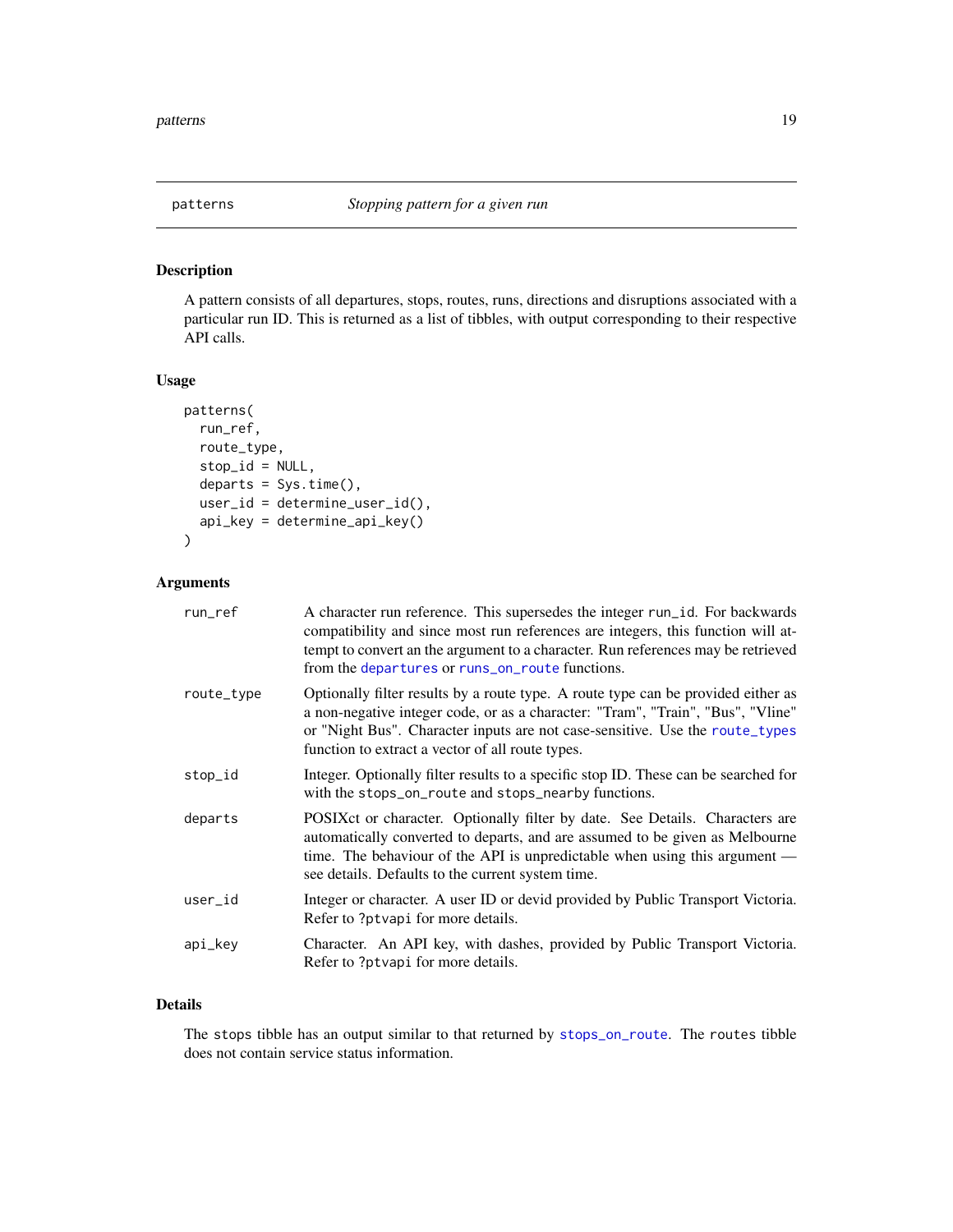<span id="page-19-0"></span>Departures: The API seems to return the earliest 7 departures. While the PTV Timetable API supports filtering patterns by datetimes, the behaviour of this argument is not reliable — it appears to filter by day only, returning the earliest 7 departures of a different day. It is recommended that departures are retrieved via the [departures](#page-1-1) function.

#### Value

An object of class "ptvapi", which is effectively a list with the following names:

- departures
- stops
- routes
- runs
- directions
- disruptions

#### Examples

```
## Not run:
patterns(run-ref = "1", route_type = 0)patterns(run_ref = "1", route_type = "Train")
```

```
## End(Not run)
```
ptvapi *ptvapi: A package for accessing the Public Transport Victoria Timetable API*

#### Description

Accessing the Public Transport Victoria Timetable API reqiures a user ID (also called a devid) and an API key. These can be accessed by contacting Public Transport Victoria. See [https:](https://www.ptv.vic.gov.au/footer/data-and-reporting/datasets/ptv-timetable-api/) [//www.ptv.vic.gov.au/footer/data-and-reporting/datasets/ptv-timetable-api/](https://www.ptv.vic.gov.au/footer/data-and-reporting/datasets/ptv-timetable-api/)

The user ID and API key can be entered directly into all functions. Alternatively, all functions will pick up on the PTV\_USER\_ID and API\_KEY environment variables, if defined.

All API requests use SSL by default. To disable this, and to use the http API endpoints rather than the https API endpoints, set the option:

```
options(use_insecure_ptv_connection = TRUE)
```
#### Details

This is an unofficial wrapper of the Public Transport Victoria Timetable API. The author(s) of this package are unaffiliated with Public Transport Victoria.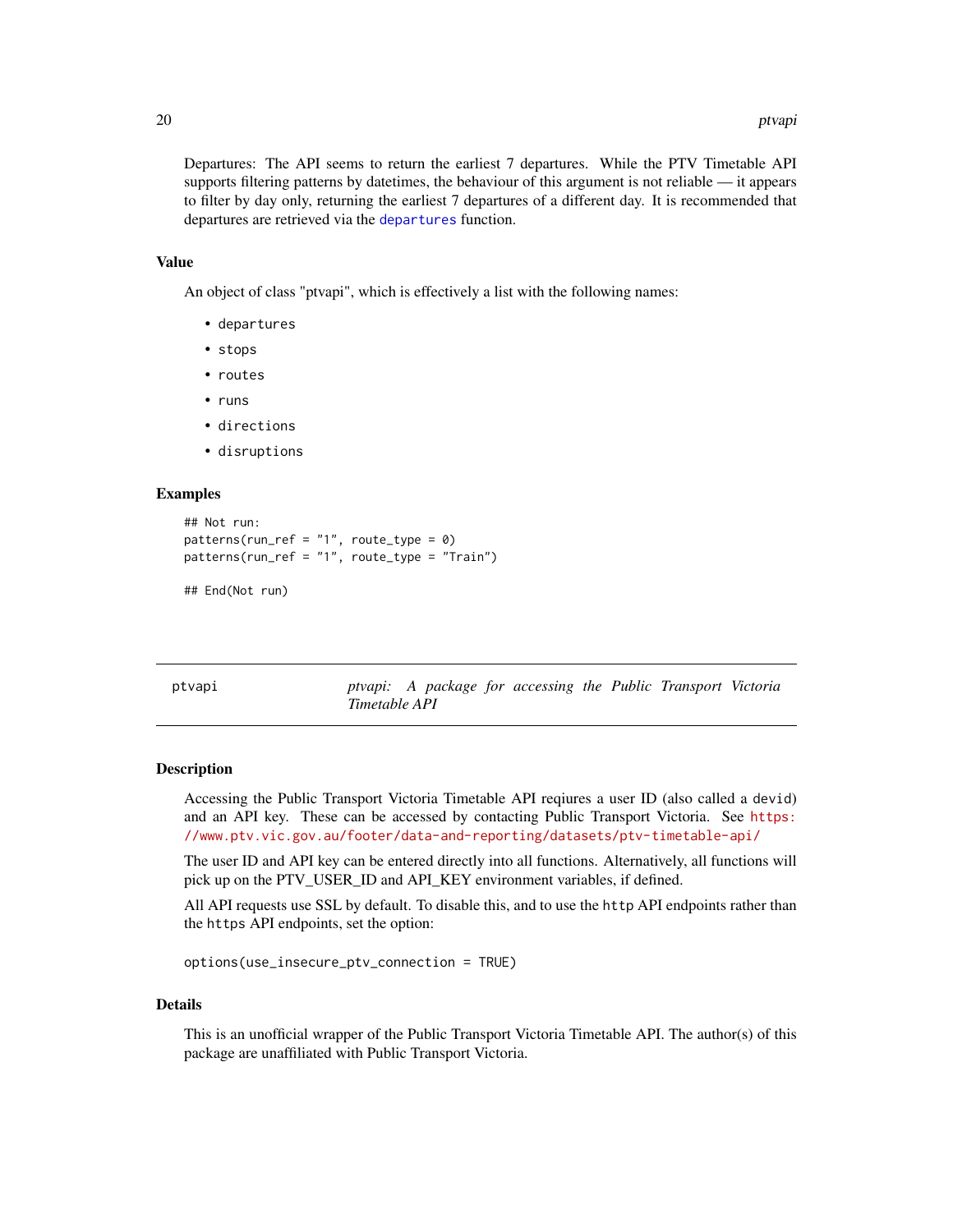#### <span id="page-20-0"></span>routes 21

#### Examples

```
## Not run:
# tibble of all routes
routes()
# Search for routes by name (case insensitive, partial matching supported)
routes(route_name = "Frankston")
# All current disruptions
disruptions(disruption_status = "current")
# Train stops near Flinders Street Station
stops_nearby(
 latitude = -37.8183,
 longitude = 144.9671,
  route_types = "Train"
\lambda# Upcoming train departures from Flinders Street Station
departures(stop_id = 1071, route_type = "Train")## End(Not run)
```
# <span id="page-20-1"></span>routes *Information for all routes*

#### Description

Information for all routes

# Usage

```
routes(
  route_types = NULL,
 route_name = NULL,
 user_id = determine_user_id(),
 api_key = determine_api_key()
\mathcal{L}
```
# Arguments

| route_types | Integer or character vector. Optionally filter by a vector of route types. A route<br>type can be provided either as a non-negative integer code, or as a character.<br>"Tram", "Train", "Bus", "Vline" or "Night Bus". Character inputs are not case-<br>sensitive. Use the route types function to extract a vector of all route types. |
|-------------|-------------------------------------------------------------------------------------------------------------------------------------------------------------------------------------------------------------------------------------------------------------------------------------------------------------------------------------------|
| route_name  | Character. Optionally filter by route name. Partial matches are accepted, and the<br>matches are not case sensitive.                                                                                                                                                                                                                      |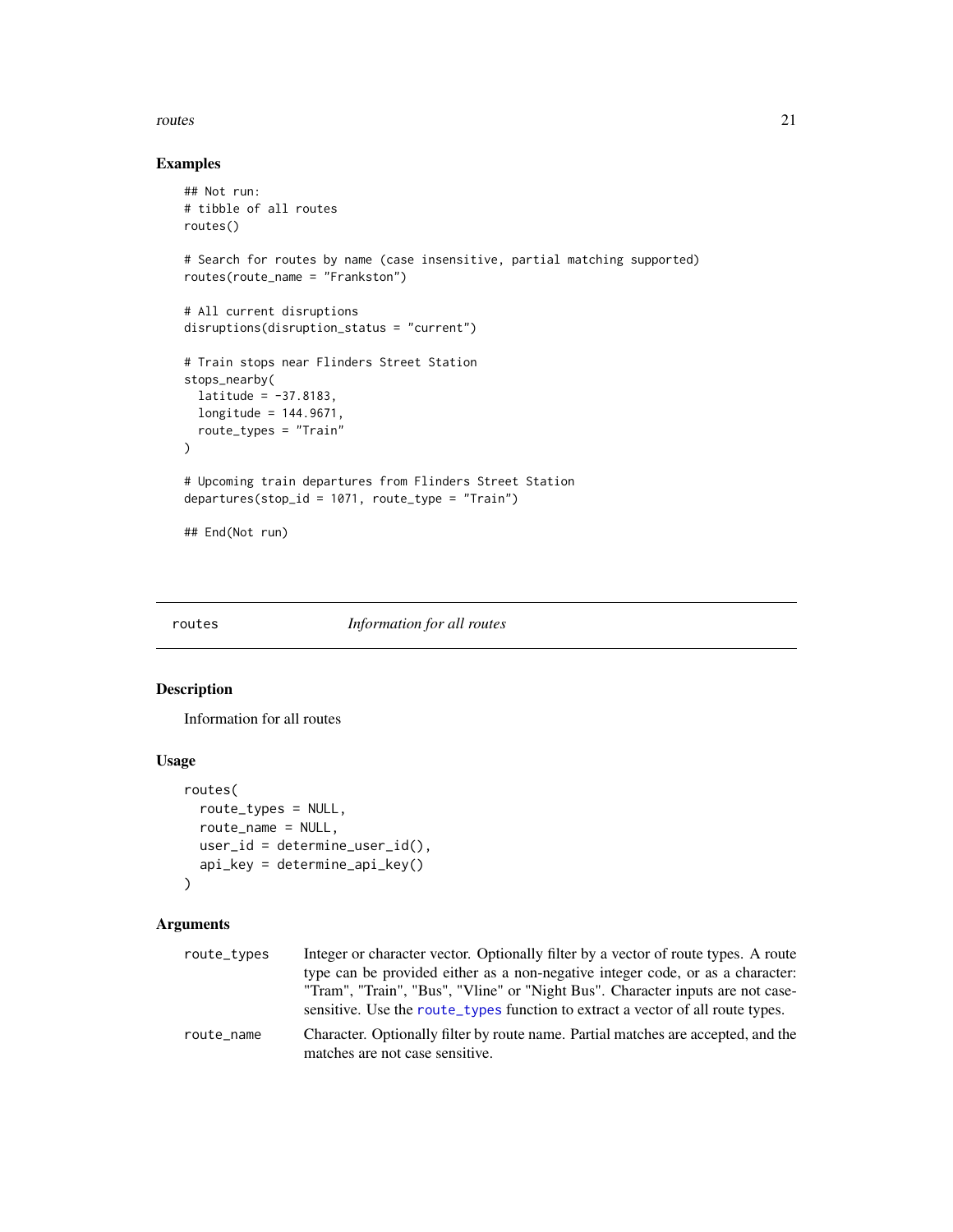<span id="page-21-0"></span>

| user id | Integer or character. A user ID or devid provided by Public Transport Victoria.                                  |
|---------|------------------------------------------------------------------------------------------------------------------|
|         | Refer to ?ptvapi for more details.                                                                               |
| api_kev | Character. An API key, with dashes, provided by Public Transport Victoria.<br>Refer to ?ptvapi for more details. |

#### Value

A tibble of routes, with the following columns:

- route\_id
- route\_gtfs\_id
- route\_name
- route\_type
- route\_type\_description
- route\_number
- geopath
- service\_status
- service\_status\_timestamp

# Examples

```
## Not run:
routes()
routes(route_types = "Train")
routes(route_types = 0)
routes(route_types = c("Train", "Tram"))
routes(route_name = "Frankston")
routes(route_name = "Craigie")
routes(route_name = "werribee")
```
## End(Not run)

route\_information *Information for a given route*

# Description

Information for a given route

```
route_information(
  route_id,
  include_geopath = FALSE,
  geopath_utc = NULL,
 user_id = determine_user_id(),
  api_key = determine_api_key()
\mathcal{E}
```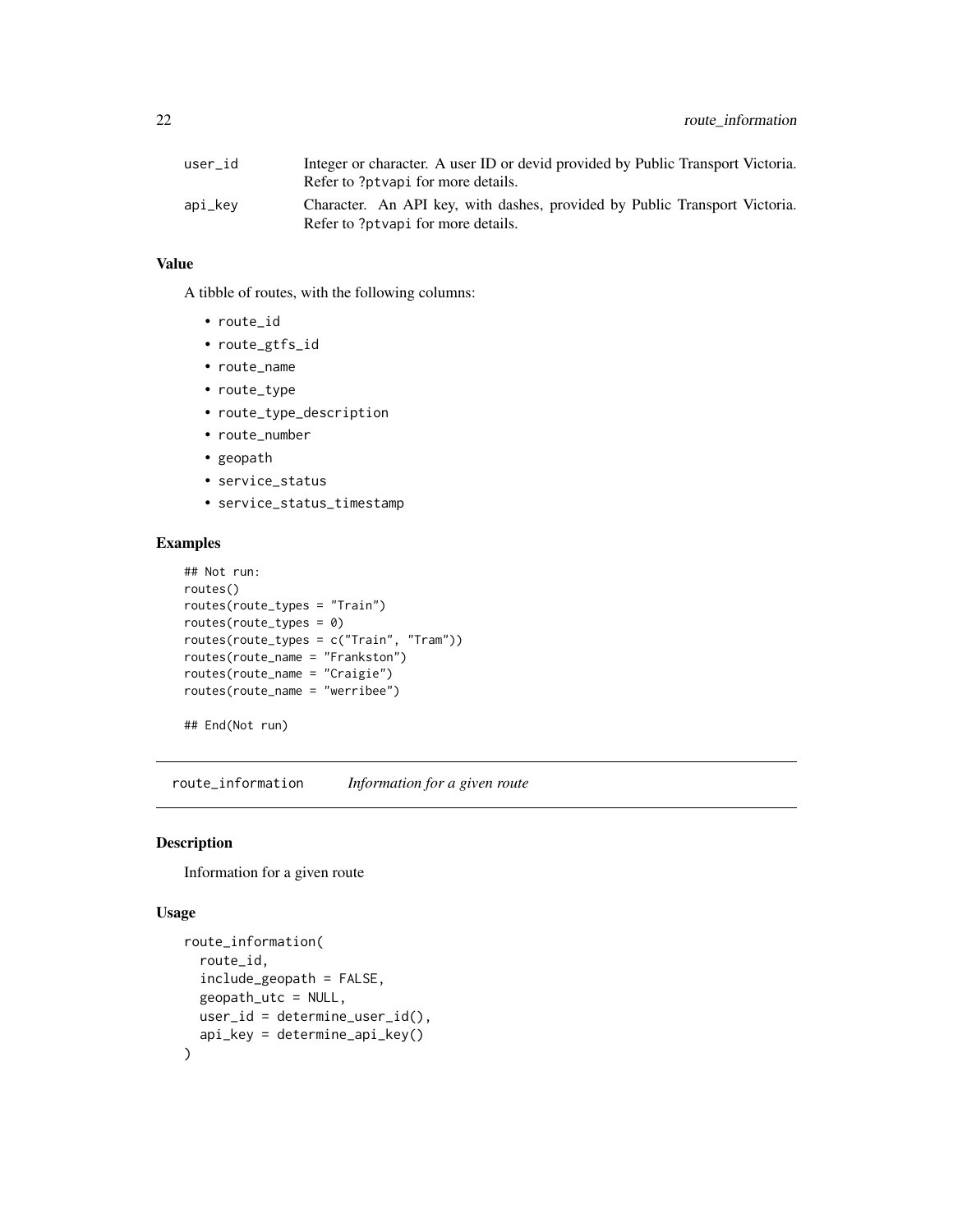# <span id="page-22-0"></span>route\_types 23

#### Arguments

| route_id        | Integer. These can be listed and described with the routes function.                                                                                                                                                                                         |
|-----------------|--------------------------------------------------------------------------------------------------------------------------------------------------------------------------------------------------------------------------------------------------------------|
| include_geopath |                                                                                                                                                                                                                                                              |
|                 | Logical. Whether to populate the geopath column. Defaults to FALSE.                                                                                                                                                                                          |
| geopath_utc     | Date, or character that can be converted to a date. The UTC date for which the<br>geopaths are effective. Defaults to the current date. Has no effect if include_geopath<br>$=$ FALSE. It's uncertain how much historical or future-dated data is available. |
| user_id         | Integer or character. A user ID or devid provided by Public Transport Victoria.<br>Refer to ?ptvapi for more details.                                                                                                                                        |
| api_key         | Character. An API key, with dashes, provided by Public Transport Victoria.<br>Refer to ?ptvapi for more details.                                                                                                                                             |

#### Value

A tibble of routes, with the following columns:

- route\_id
- route\_gtfs\_id
- route\_name
- route\_type
- route\_type\_description
- route\_number
- geopath
- service\_status
- service\_status\_timestamp

# Examples

```
## Not run:
route_information(6)
route_information(6, include_geopath = TRUE)
route_information(6, include_geopath = TRUE, geopath_utc = "2020-07-01")
## End(Not run)
```
<span id="page-22-1"></span>route\_types *Retrieve a translation from route type number to name*

#### Description

Route types (tram, train, etc.) are provided to the PTV API as an integer code. This function retrieves a named vector in which the values are the route type descriptions, and the names of the vector are the route type numbers. Note that "Night Bus" is a separate route type.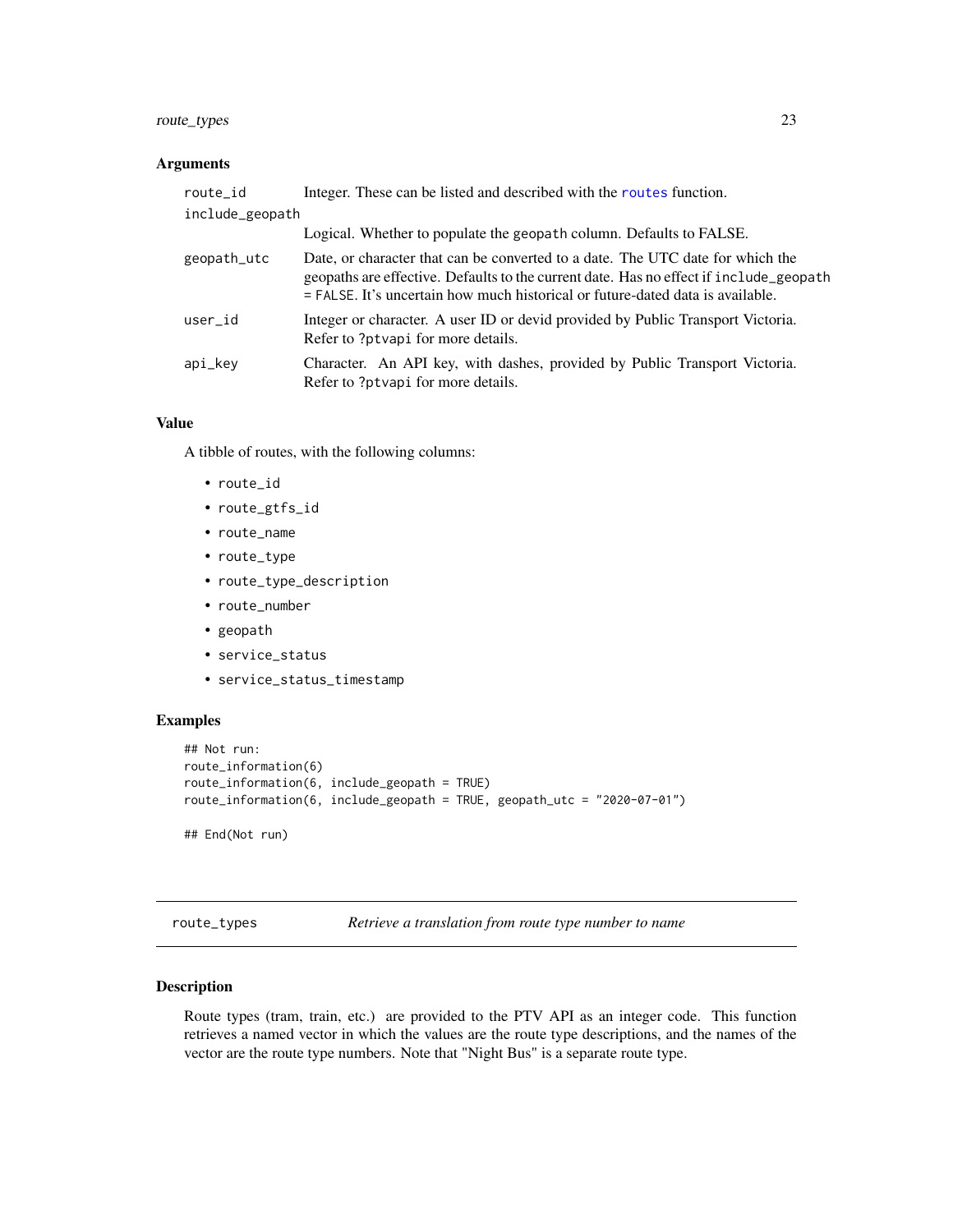```
route_types(user_id = determine_user_id(), api_key = determine_api_key())
```
#### Arguments

| user id | Integer or character. A user ID or devid provided by Public Transport Victoria.<br>Refer to ?ptvapi for more details. |
|---------|-----------------------------------------------------------------------------------------------------------------------|
| api_kev | Character. An API key, with dashes, provided by Public Transport Victoria.<br>Refer to ?ptvapi for more details.      |

#### Value

A named integer vector in which the values are the route type descriptions, and the names of the vector are the route type numbers.

#### Examples

```
## Not run:
route_types()
```
## End(Not run)

<span id="page-23-1"></span>runs\_on\_route *Runs on a given route*

#### Description

Runs on a given route

# Usage

```
runs_on_route(
  route_id,
  route_type = NULL,
 date_utc = NULL,
 user_id = determine_user_id(),
  api_key = determine_api_key()
\lambda
```
#### Arguments

route\_id Integer. These can be listed and described with the [routes](#page-20-1) function.

route\_type Optionally filter results by a route type. A route type can be provided either as a non-negative integer code, or as a character: "Tram", "Train", "Bus", "Vline" or "Night Bus". Character inputs are not case-sensitive. Use the [route\\_types](#page-22-1) function to extract a vector of all route types.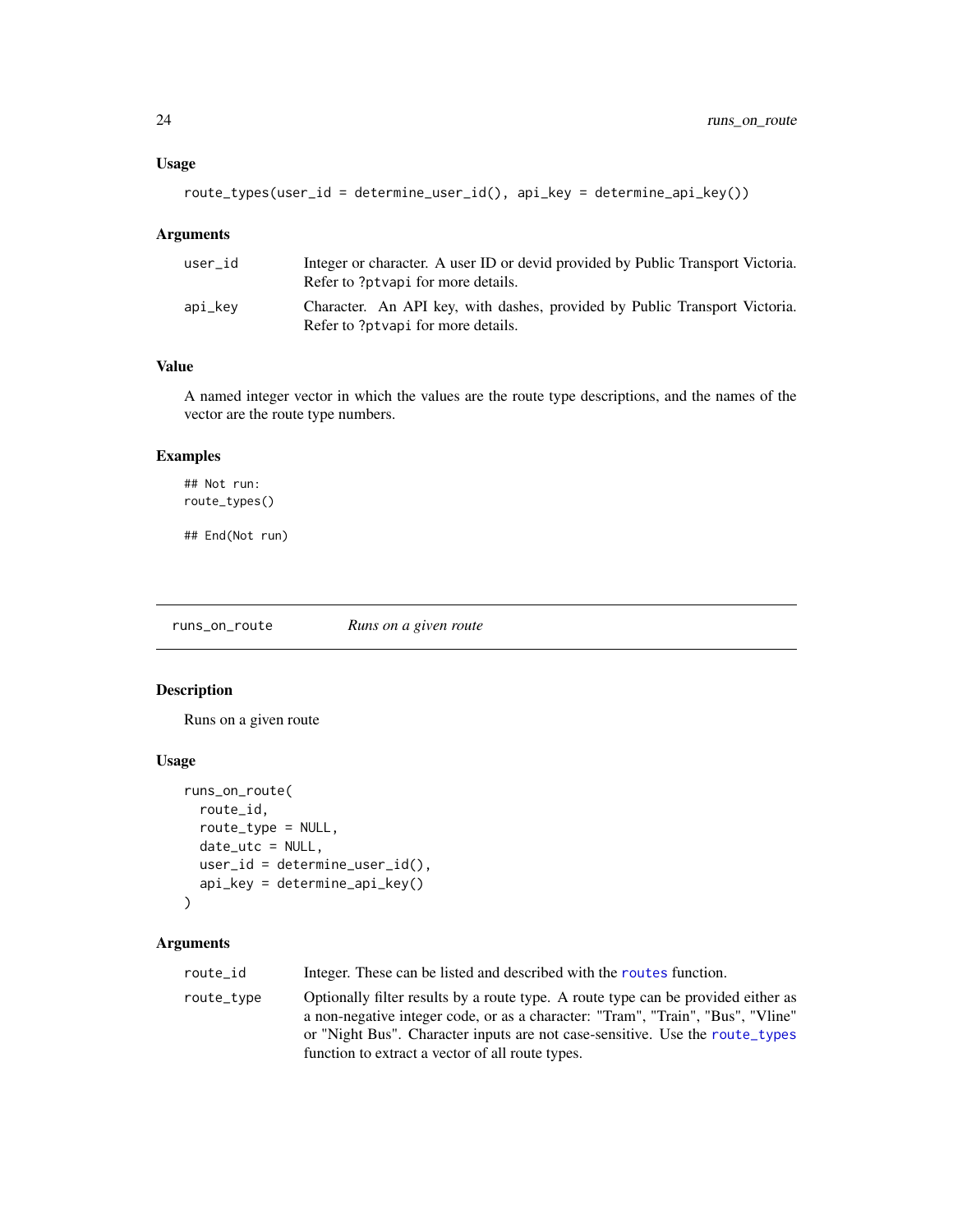| date utc | Date, or character that can be converted to a date. The UTC date for which<br>the results are effective. Defaults to the current date. It's uncertain how much<br>historical or future-dated data is available. This argument is experimental and<br>seems to not be functioning. |
|----------|-----------------------------------------------------------------------------------------------------------------------------------------------------------------------------------------------------------------------------------------------------------------------------------|
| user id  | Integer or character. A user ID or devid provided by Public Transport Victoria.<br>Refer to ?ptvapi for more details.                                                                                                                                                             |
| api_kev  | Character. An API key, with dashes, provided by Public Transport Victoria.<br>Refer to ?ptvapi for more details.                                                                                                                                                                  |

#### Value

A tibble with the following columns:

- run\_id (deprecated, use run\_ref instead)
- run\_ref
- route\_id
- route\_type
- route\_type\_description
- direction\_id
- run\_sequence
- final\_stop\_id
- destination\_name
- status
- express\_stop\_count
- vehicle\_position
- vehicle\_descriptor
- geopath

#### Examples

```
## Not run:
runs_on_route(6)
runs_on_route(6, route_type = "Train")
runs_on_route(6, route_type = 0)
```
## End(Not run)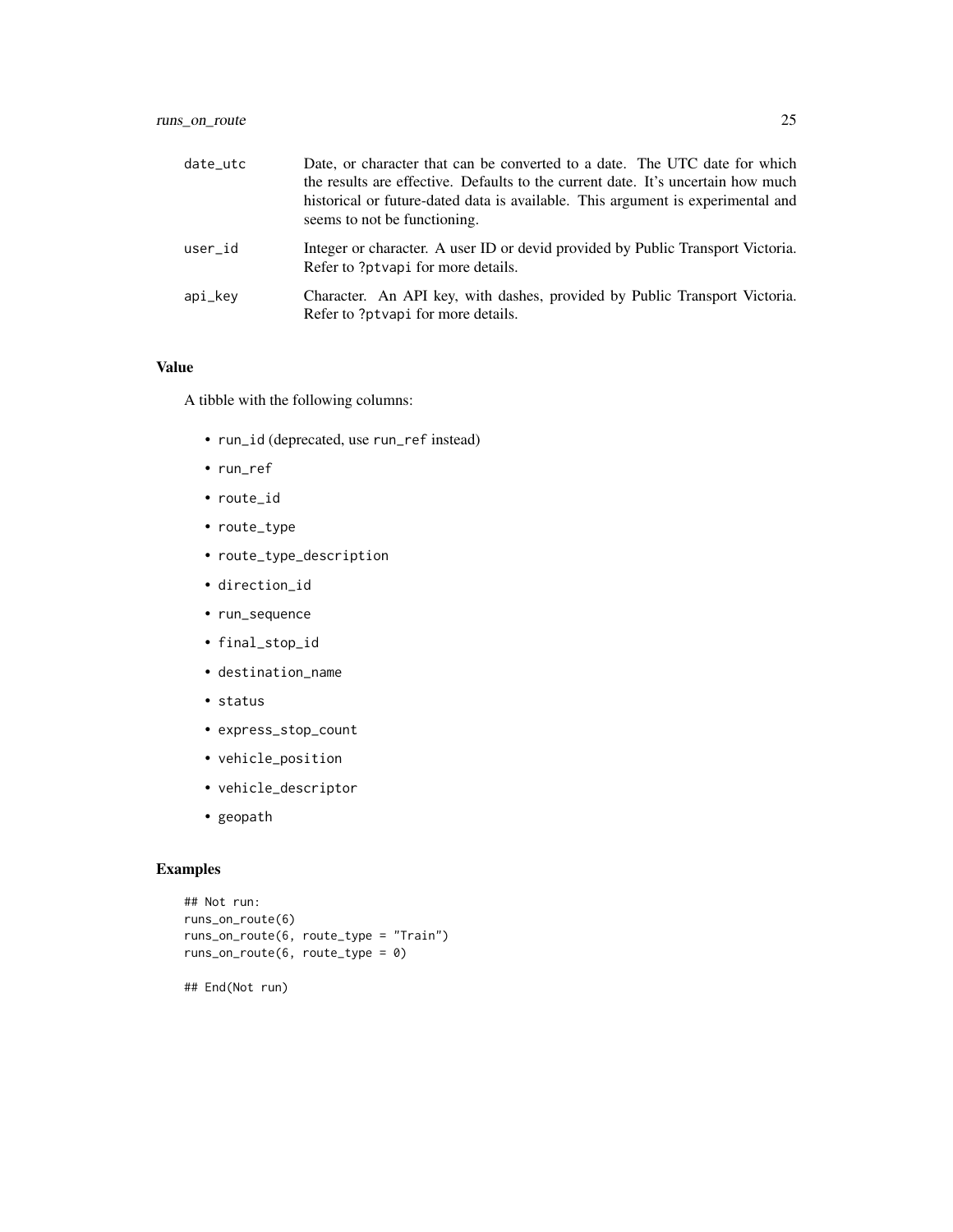# <span id="page-25-0"></span>Description

Run IDs are not unique across the network. If you are interested in a specific run, consider supplying a value to the optional route\_type argument.

# Usage

```
run_information(
 run_ref,
 route_type = NULL,
 include_geopath = FALSE,
 geopath_utc = NULL,
 date_utc = NULL,
 user_id = determine_user_id(),
 api_key = determine_api_key()
)
```
# Arguments

| run_ref         | A character run reference. This supersedes the integer run_id. For backwards<br>compatibility and since most run references are integers, this function will at-<br>tempt to convert an the argument to a character. Run references may be retrieved<br>from the departures or runs_on_route functions.  |  |
|-----------------|----------------------------------------------------------------------------------------------------------------------------------------------------------------------------------------------------------------------------------------------------------------------------------------------------------|--|
| route_type      | Optionally filter results by a route type. A route type can be provided either as<br>a non-negative integer code, or as a character: "Tram", "Train", "Bus", "Vline"<br>or "Night Bus". Character inputs are not case-sensitive. Use the route_types<br>function to extract a vector of all route types. |  |
| include_geopath |                                                                                                                                                                                                                                                                                                          |  |
|                 | Logical. Whether to populate the geopath column. Defaults to FALSE.                                                                                                                                                                                                                                      |  |
| geopath_utc     | Date, or character that can be converted to a date. The UTC date for which the<br>geopaths are effective. Defaults to the current date. Has no effect if include_geopath<br>$=$ FALSE. It's uncertain how much historical or future-dated data is available.                                             |  |
| date utc        | Date, or character that can be converted to a date. The UTC date for which<br>the results are effective. Defaults to the current date. It's uncertain how much<br>historical or future-dated data is available. This argument is experimental and<br>seems to not be functioning.                        |  |
| user_id         | Integer or character. A user ID or devid provided by Public Transport Victoria.<br>Refer to ?ptvapi for more details.                                                                                                                                                                                    |  |
| api_key         | Character. An API key, with dashes, provided by Public Transport Victoria.<br>Refer to ?ptvapi for more details.                                                                                                                                                                                         |  |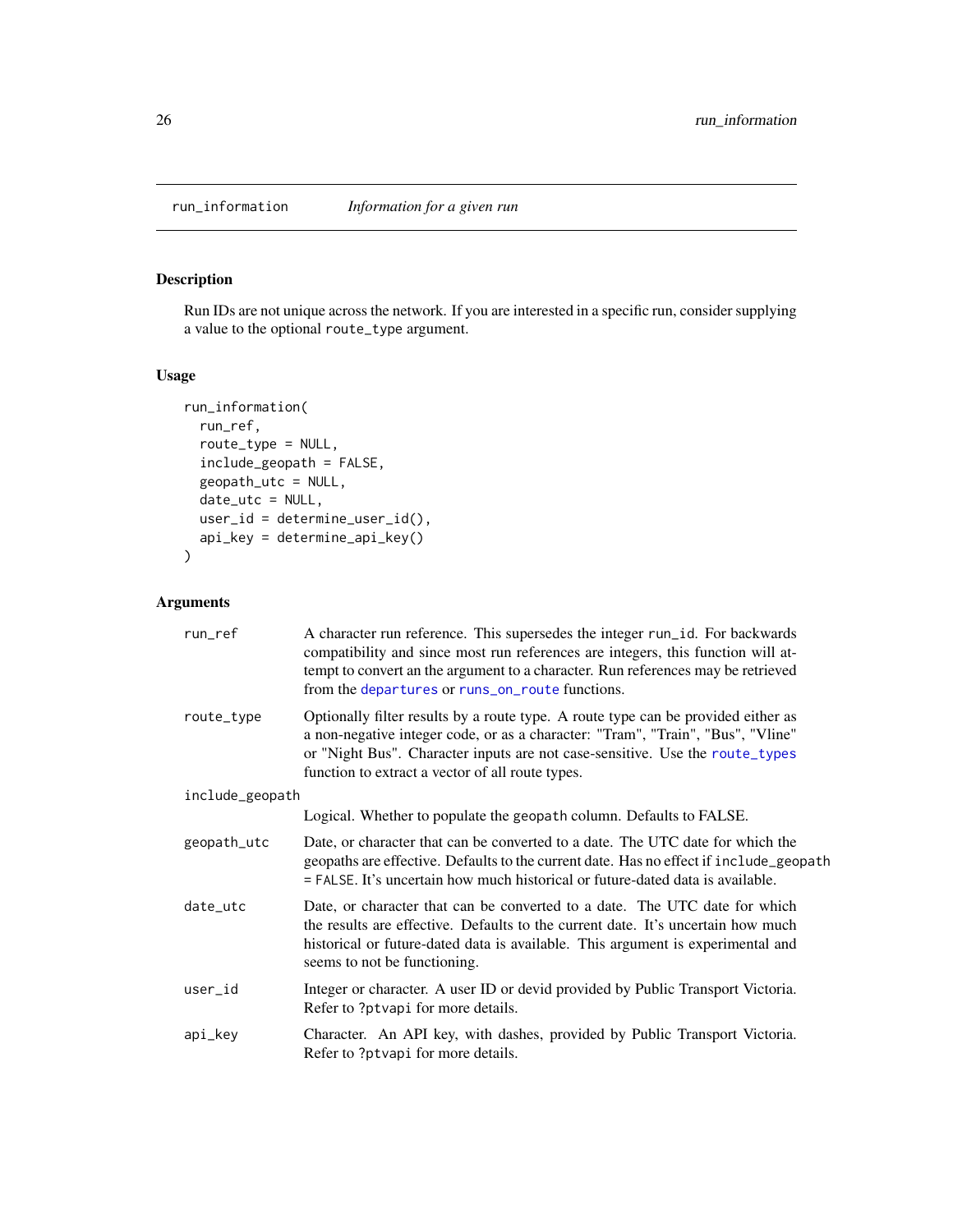# <span id="page-26-0"></span>search\_outlets 27

# Value

A tibble with the following columns:

- run\_id (deprecated, use run\_ref instead)
- run\_ref
- route\_id
- route\_type
- route\_type\_description
- direction\_id
- run\_sequence
- final\_stop\_id
- destination\_name
- status
- express\_stop\_count
- vehicle\_position
- vehicle\_descriptor
- geopath

#### Examples

```
## Not run:
run_information("100")
run_information("100", include_geopath = TRUE)
run_information("100", include_geopath = TRUE, geopath_utc = "2020-07-01")
run_information("100", date_utc = "2020-07-01")
```
## End(Not run)

<span id="page-26-1"></span>search\_outlets *Search for outlets using text*

# Description

This function will search outlets in which the search term can be found in either the outlet name, outlet business or outlet suburb. The search is case-insensitive. The search term must contain at least 3 characters, and cannot be numeric.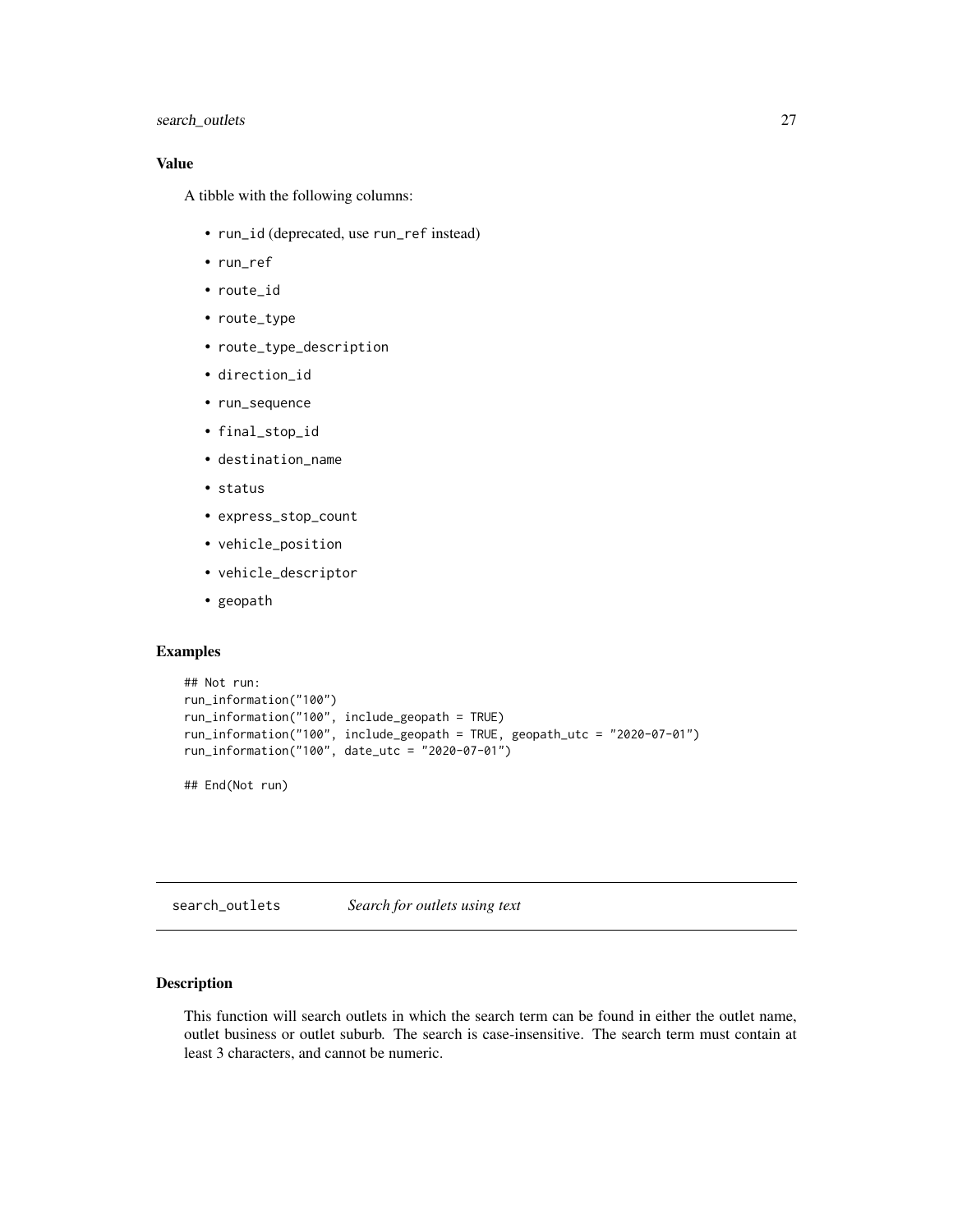# Usage

```
search_outlets(
  search_term,
  latitude = NULL,
 longitude = NULL,
 max_distance = NULL,
 route_types = NULL,
 user_id = determine_user_id(),
  api_key = determine_api_key()
\mathcal{L}
```
# Arguments

| search_term  | Character. Term used to perform search.                                                                                                                                                                                                                                                                                                   |
|--------------|-------------------------------------------------------------------------------------------------------------------------------------------------------------------------------------------------------------------------------------------------------------------------------------------------------------------------------------------|
| latitude     | Numeric. Latitude in decimal degrees. For example, Flinders Street Station is<br>at approximately -37.8183 latitude.                                                                                                                                                                                                                      |
| longitude    | Numeric. Longitude in decimal degrees. For example, Flinders Street Station is<br>at approximately 144.9671 longitude.                                                                                                                                                                                                                    |
| max_distance | Integer. Optionally filter by maximum distance from the given location, in me-<br>tres.                                                                                                                                                                                                                                                   |
| route_types  | Integer or character vector. Optionally filter by a vector of route types. A route<br>type can be provided either as a non-negative integer code, or as a character:<br>"Tram", "Train", "Bus", "Vline" or "Night Bus". Character inputs are not case-<br>sensitive. Use the route_types function to extract a vector of all route types. |
| user_id      | Integer or character. A user ID or devide provided by Public Transport Victoria.<br>Refer to ?ptvapi for more details.                                                                                                                                                                                                                    |
| api_key      | Character. An API key, with dashes, provided by Public Transport Victoria.<br>Refer to ?ptvapi for more details.                                                                                                                                                                                                                          |

# Value

A tibble with the following columns:

- outlet\_slid\_spid
- outlet\_name
- outlet\_business
- outlet\_latitude
- outlet\_longitude
- outlet\_suburb
- outlet\_postcode
- outlet\_business\_hour\_mon
- outlet\_business\_hour\_tue
- outlet\_business\_hour\_wed
- outlet\_business\_hour\_thu

<span id="page-27-0"></span>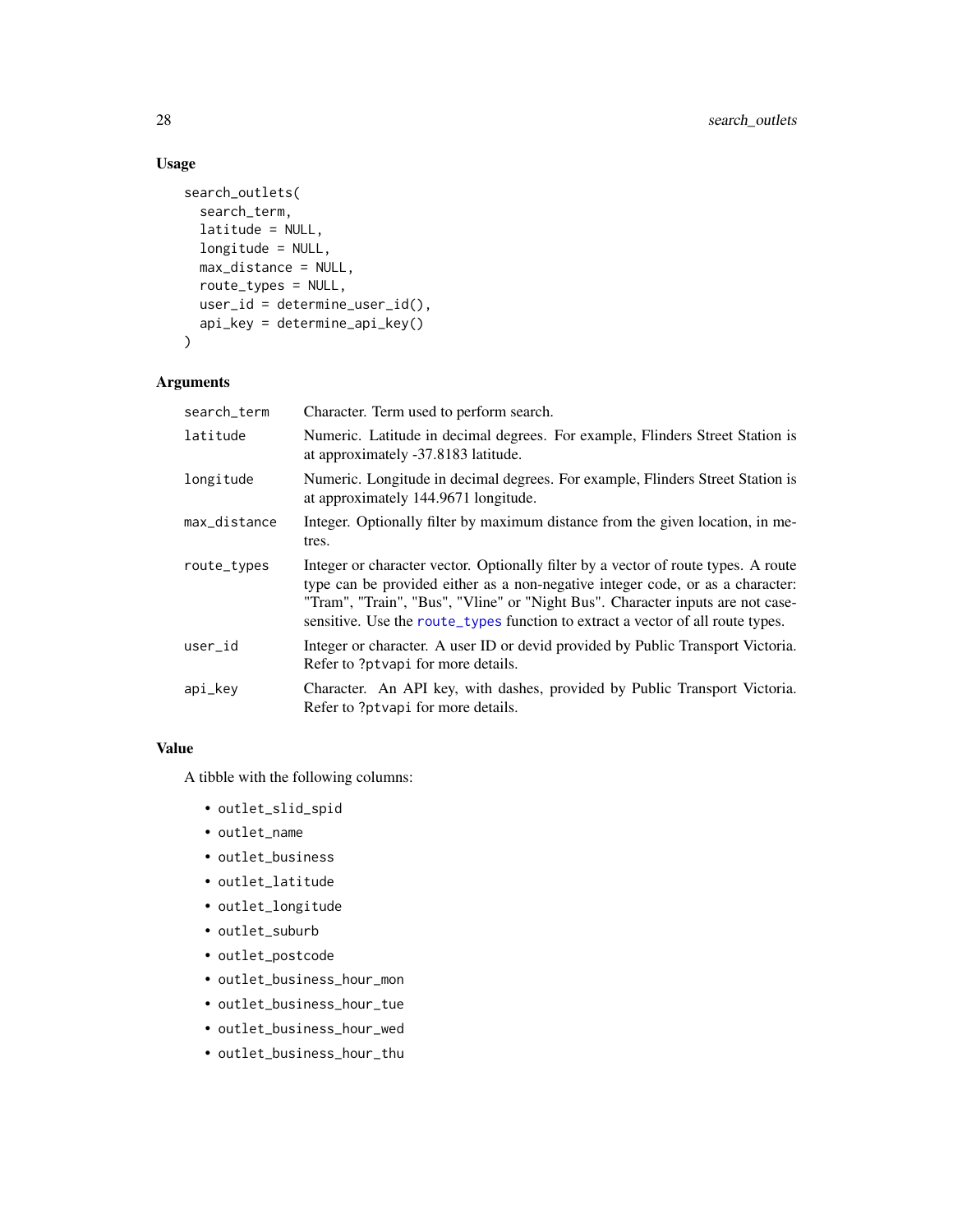# <span id="page-28-0"></span>search\_routes 29

- outlet\_business\_hour\_fri
- outlet\_business\_hour\_sat
- outlet\_business\_hour\_sun
- outlet\_notes

# Examples

```
## Not run:
search_outlets("St Kilda")
search_outlets("St Kilda", route_types = c("Train", "Tram"))
search_outlets("St Kilda", route_types = 1)
search_outlets(
 "St Kilda",
 lattice = -37.867647,
 longitude = 144.976809
\mathcal{L}search_outlets(
 "St Kilda",
 lattice = -37.867647,longitude = 144.976809,
 max_distance = 100
)
## End(Not run)
```
search\_routes *Search for routes using text*

#### **Description**

This function will search routes in which the search term can be found in one of many fields, such as route\_id, route\_gtfs\_id, or route\_name. The search is case-insensitive. Unlike [search\\_stops](#page-30-1) and [search\\_outlets](#page-26-1), this function supports searching for numerics, and has no minimum character requirement for search\_term.

```
search_routes(
  search_term,
  latitude = NULL,
  longitude = NULL,
 max_distance = NULL,
  route_types = NULL,
 user_id = determine_user_id(),
  api_key = determine_api_key()
)
```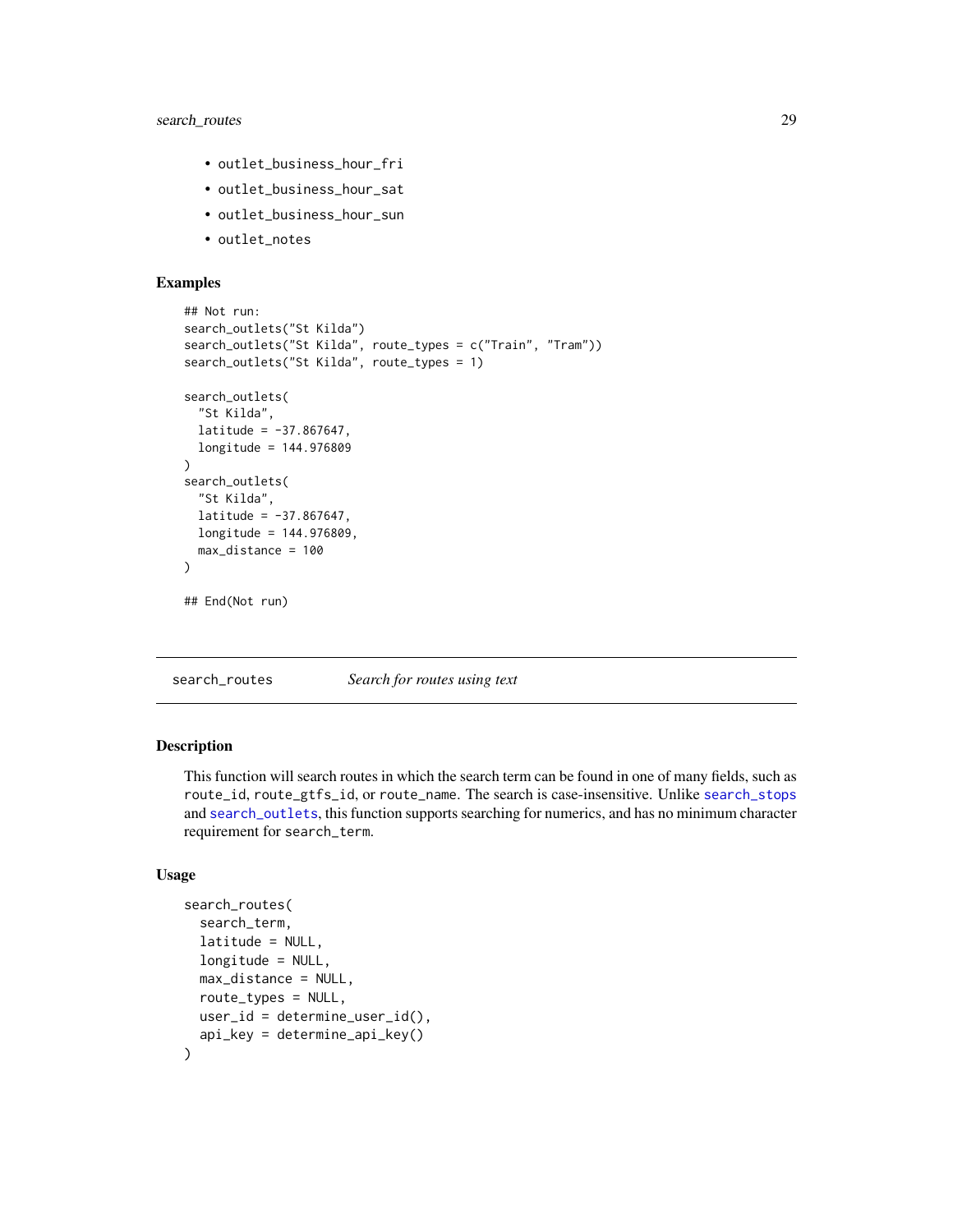#### <span id="page-29-0"></span>Arguments

| search_term  | Character. Term used to perform search.                                                                                                                                                                                                                                                                                                   |
|--------------|-------------------------------------------------------------------------------------------------------------------------------------------------------------------------------------------------------------------------------------------------------------------------------------------------------------------------------------------|
| latitude     | Numeric. Latitude in decimal degrees. For example, Flinders Street Station is<br>at approximately -37.8183 latitude.                                                                                                                                                                                                                      |
| longitude    | Numeric. Longitude in decimal degrees. For example, Flinders Street Station is<br>at approximately 144.9671 longitude.                                                                                                                                                                                                                    |
| max_distance | Integer. Optionally filter by maximum distance from the given location, in me-<br>tres.                                                                                                                                                                                                                                                   |
| route_types  | Integer or character vector. Optionally filter by a vector of route types. A route<br>type can be provided either as a non-negative integer code, or as a character:<br>"Tram", "Train", "Bus", "Vline" or "Night Bus". Character inputs are not case-<br>sensitive. Use the route_types function to extract a vector of all route types. |
| user_id      | Integer or character. A user ID or devide provided by Public Transport Victoria.<br>Refer to ?ptvapi for more details.                                                                                                                                                                                                                    |
| api_key      | Character. An API key, with dashes, provided by Public Transport Victoria.<br>Refer to ?ptvapi for more details.                                                                                                                                                                                                                          |

#### Value

A tibble of routes, with the following columns:

- route\_id
- route\_gtfs\_id
- route\_name
- route\_type
- route\_type\_description
- route\_number
- geopath
- service\_status
- service\_status\_timestamp

# Examples

```
## Not run:
search_routes("Pakenham")
search_routes("Pakenham", route_types = c("Train", "Tram"))
search_routes("Pakenham", route_types = 1)
search_routes(
  "Pakenham",
  latitude = -38.077877,
 longitude = 145.484751
\mathcal{L}search_routes(
  "Pakenham",
```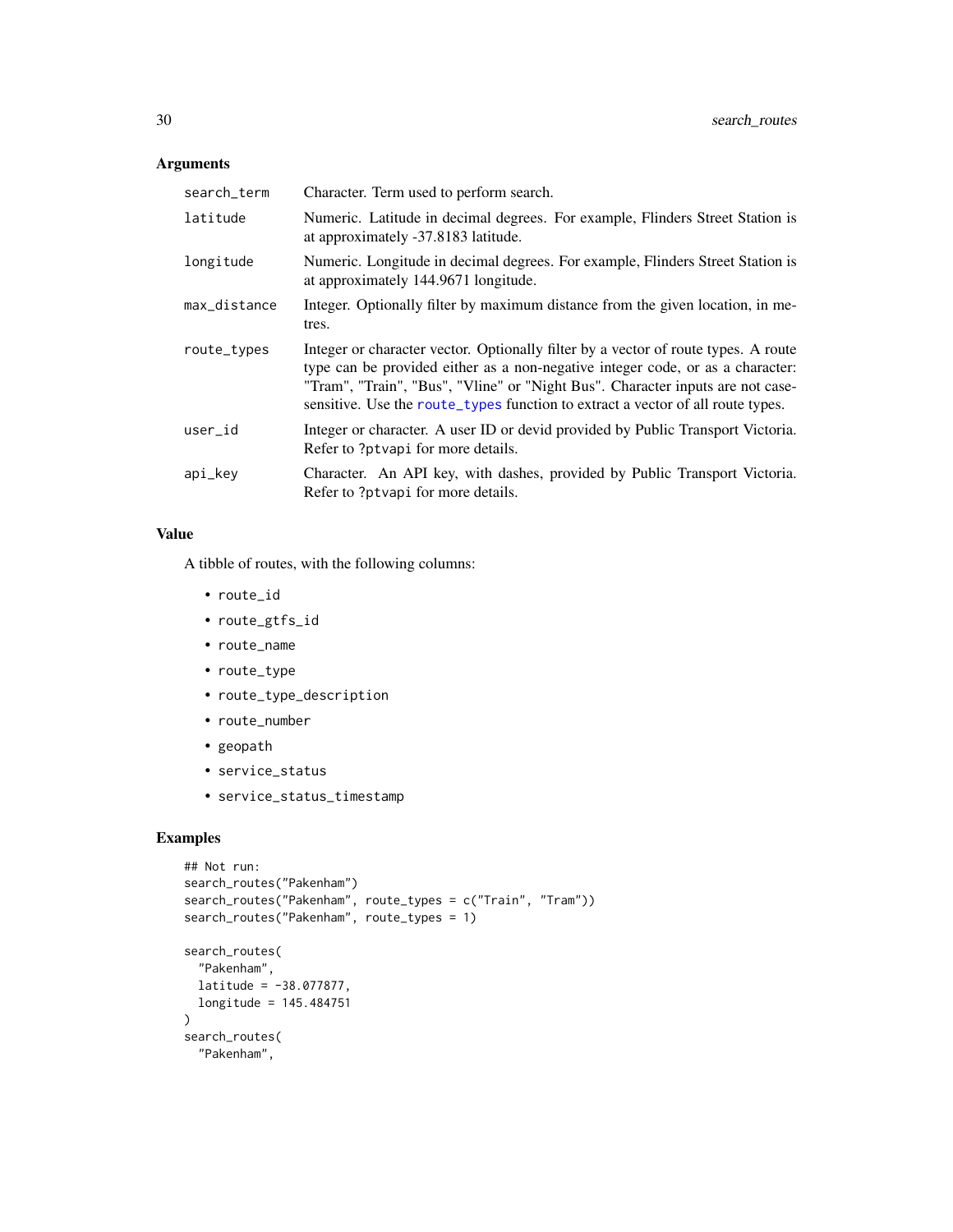<span id="page-30-0"></span>search\_stops 31

```
lattice = -38.077877,longitude = 145.484751,
  max_distance = 100
\mathcal{L}## End(Not run)
```
<span id="page-30-1"></span>search\_stops *Search for stops using text*

# Description

This function will search stops in which the search term can be found in either the stop name or the stop suburb. The search is case-insensitive. The search term must contain at least 3 characters, and cannot be numeric.

# Usage

```
search_stops(
  search_term,
 latitude = NULL,
 longitude = NULL,
 max_distance = NULL,
  route_types = NULL,
 user_id = determine_user_id(),
 api_key = determine_api_key()
)
```
# Arguments

| search_term  | Character. Term used to perform search.                                                                                                                                                                                                                                                                                                   |
|--------------|-------------------------------------------------------------------------------------------------------------------------------------------------------------------------------------------------------------------------------------------------------------------------------------------------------------------------------------------|
| latitude     | Numeric. Latitude in decimal degrees. For example, Flinders Street Station is<br>at approximately -37.8183 latitude.                                                                                                                                                                                                                      |
| longitude    | Numeric. Longitude in decimal degrees. For example, Flinders Street Station is<br>at approximately 144.9671 longitude.                                                                                                                                                                                                                    |
| max_distance | Integer. Optionally filter by maximum distance from the given location, in me-<br>tres.                                                                                                                                                                                                                                                   |
| route_types  | Integer or character vector. Optionally filter by a vector of route types. A route<br>type can be provided either as a non-negative integer code, or as a character:<br>"Tram", "Train", "Bus", "Vline" or "Night Bus". Character inputs are not case-<br>sensitive. Use the route_types function to extract a vector of all route types. |
| user_id      | Integer or character. A user ID or devide provided by Public Transport Victoria.<br>Refer to ?ptvapi for more details.                                                                                                                                                                                                                    |
| api_key      | Character. An API key, with dashes, provided by Public Transport Victoria.<br>Refer to ?ptvapi for more details.                                                                                                                                                                                                                          |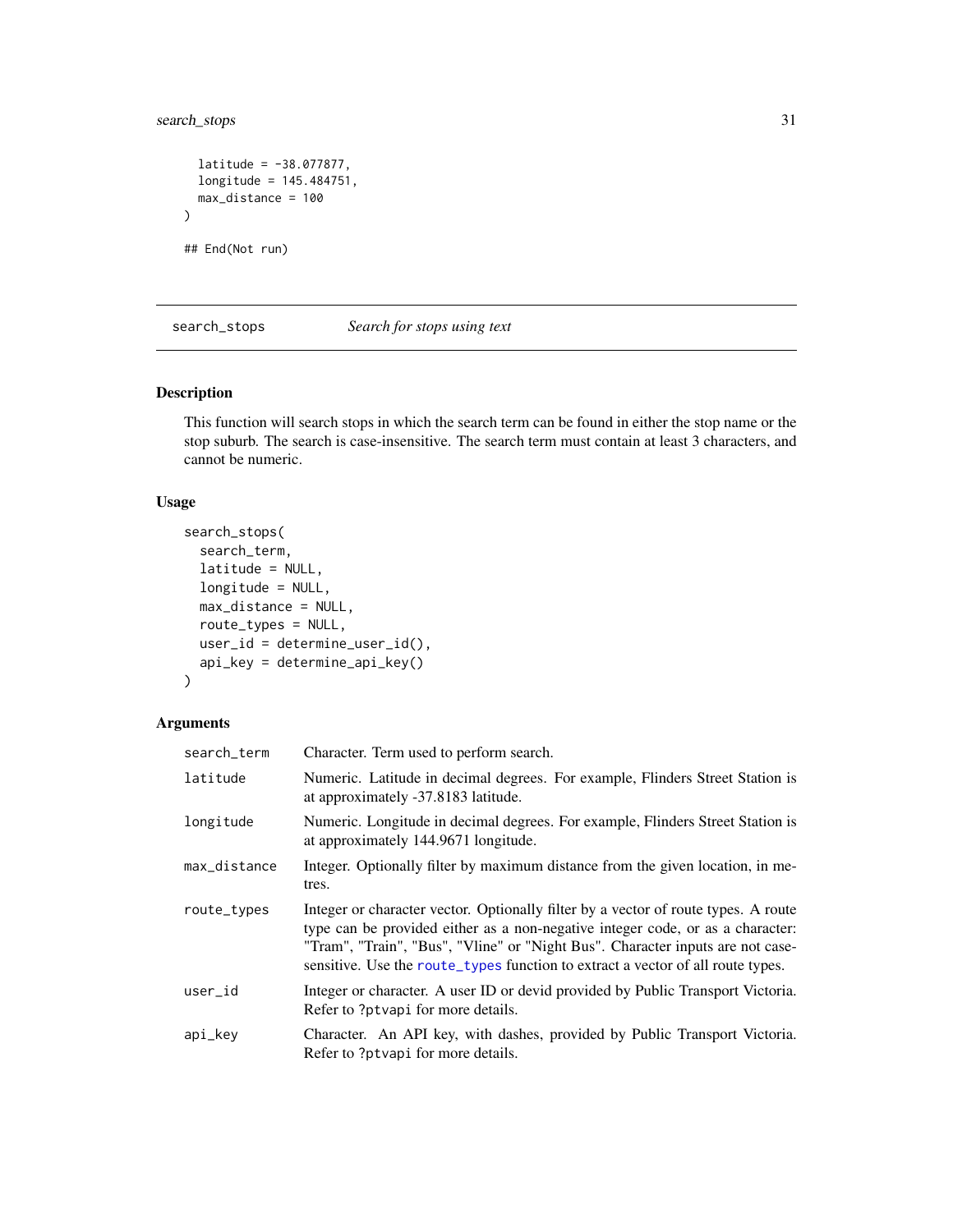<span id="page-31-0"></span>A tibble with the following columns:

- stop\_id
- stop\_name
- stop\_suburb
- route\_type
- route\_type\_description
- stop\_sequence
- stop\_latitude
- stop\_longitude
- disruption\_ids

#### Examples

```
## Not run:
search_stops("Ascot Vale")
search_stops("Ascot Vale", route_types = c("Train", "Tram"))
search_stops("Ascot Vale", route_types = 1)
search_stops(
  "Ascot Vale",
  latitude = -37.774240,
  longitude = 144.915518
)
search_stops(
  "Ascot Vale",
  lattice = -37.774240,longitude = 144.915518,
  max_distance = 100
)
## End(Not run)
```
<span id="page-31-1"></span>stops\_nearby *Stops near a given location*

#### Description

Stops near a given location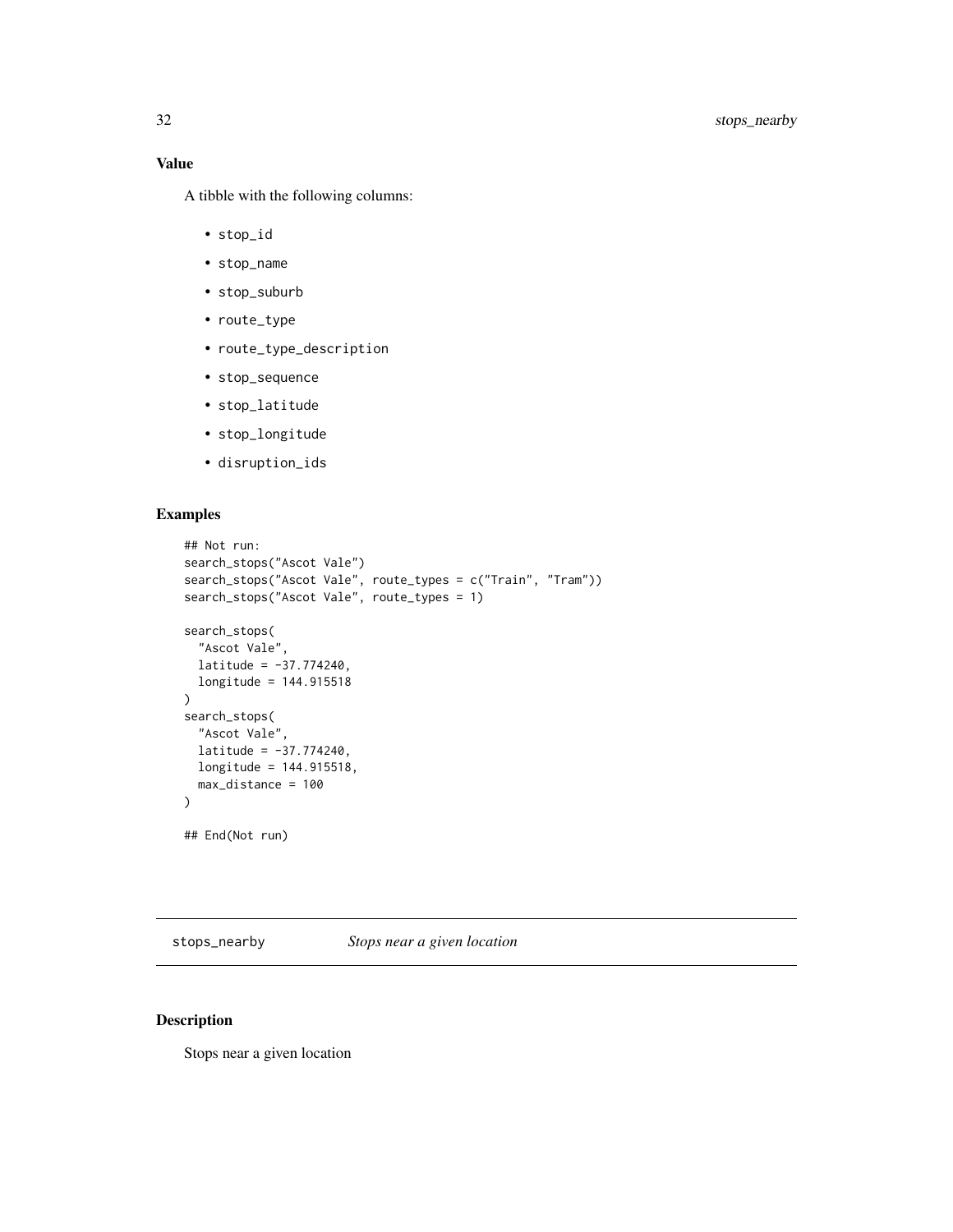<span id="page-32-0"></span>stops\_nearby 33

# Usage

```
stops_nearby(
 latitude,
 longitude,
 max_distance = NULL,
 route_types = NULL,
 user_id = determine_user_id(),
 api_key = determine_api_key()
\mathcal{L}
```
# Arguments

| latitude     | Numeric. Latitude in decimal degrees. For example, Flinders Street Station is<br>at approximately -37.8183 latitude.                                                                                                                                                                                                                      |
|--------------|-------------------------------------------------------------------------------------------------------------------------------------------------------------------------------------------------------------------------------------------------------------------------------------------------------------------------------------------|
| longitude    | Numeric. Longitude in decimal degrees. For example, Flinders Street Station is<br>at approximately 144.9671 longitude.                                                                                                                                                                                                                    |
| max_distance | Integer. Optionally filter by maximum distance from the given location, in me-<br>tres.                                                                                                                                                                                                                                                   |
| route_types  | Integer or character vector. Optionally filter by a vector of route types. A route<br>type can be provided either as a non-negative integer code, or as a character:<br>"Tram", "Train", "Bus", "Vline" or "Night Bus". Character inputs are not case-<br>sensitive. Use the route_types function to extract a vector of all route types. |
| user_id      | Integer or character. A user ID or devide provided by Public Transport Victoria.<br>Refer to ?ptvapi for more details.                                                                                                                                                                                                                    |
| api_key      | Character. An API key, with dashes, provided by Public Transport Victoria.<br>Refer to ?ptvapi for more details.                                                                                                                                                                                                                          |

# Value

A tibble with the following columns:

- stop\_id
- stop\_name
- stop\_suburb
- route\_type
- route\_type\_description
- stop\_sequence
- stop\_latitude
- stop\_longitude
- disruption\_ids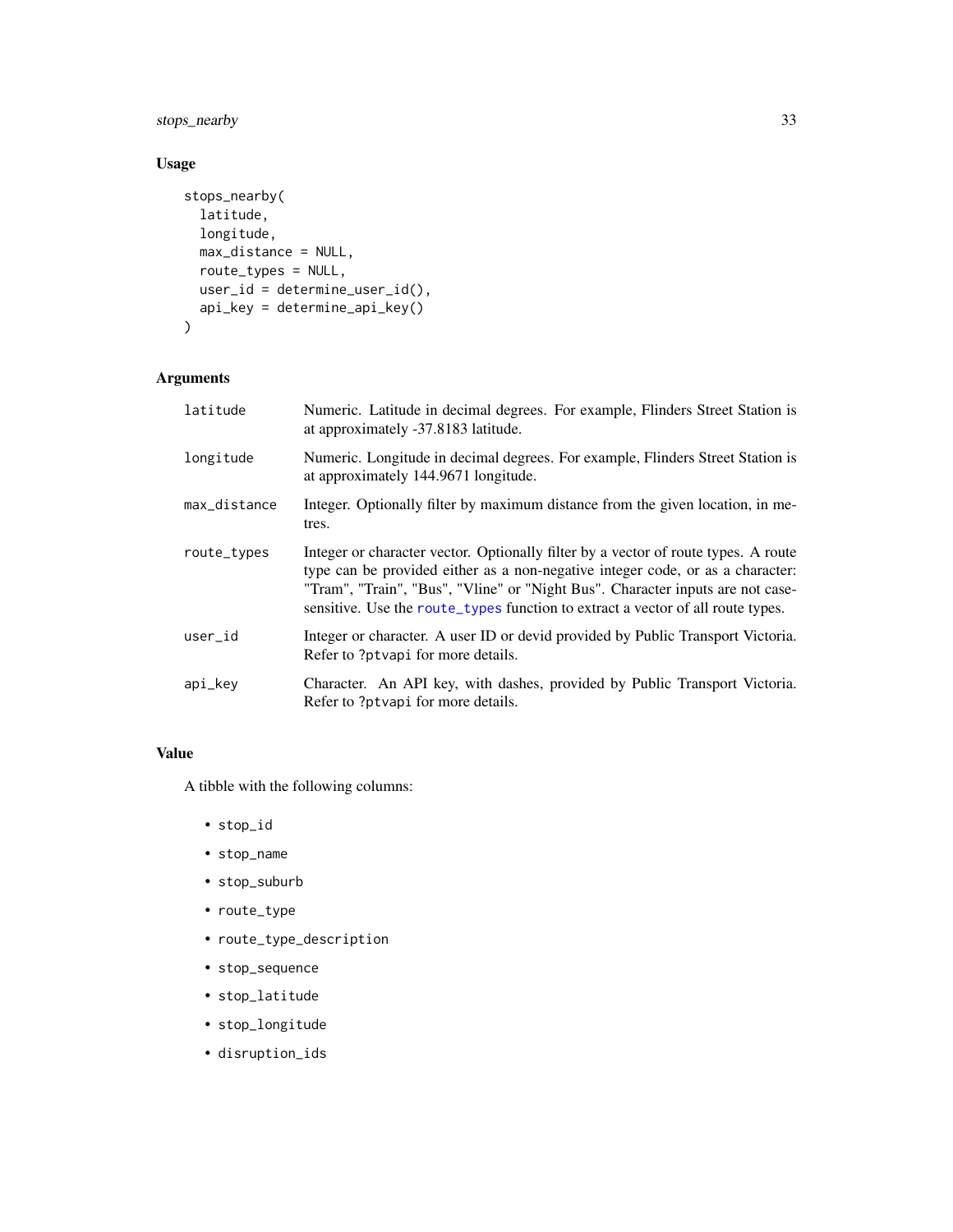# Examples

```
## Not run:
stops_nearby(latitude = -37.8183, longitude = 144.9671)
stops_nearby(latitude = -37.8183, longitude = 144.9671, max_distance = 1000)
stops_nearby(
 latitude = -37.8183,
 longitude = 144.9671,
 route_types = c("Train", "Tram")
\lambdastops_nearby(
 lattice = -37.8183,longitude = 144.9671,
 route_types = 0\lambda## End(Not run)
```
<span id="page-33-1"></span>stops\_on\_route *Stops on a given route and route type*

# Description

Stops on a given route and route type

#### Usage

```
stops_on_route(
 route_id,
 route_type,
 direction_id = NULL,
 user_id = determine_user_id(),
  api_key = determine_api_key()
)
```
# Arguments

| route_id     | Integer. These can be listed and described with the routes function.                                                                                                                                                                                                |
|--------------|---------------------------------------------------------------------------------------------------------------------------------------------------------------------------------------------------------------------------------------------------------------------|
| route_type   | A route type which can be provided either as a non-negative integer code, or as<br>a character: "Tram", "Train", "Bus", "Vline" or "Night Bus". Character inputs<br>are not case-sensitive. Use the route_types function to extract a vector of all<br>route types. |
| direction_id | Optionally filter by a direction ID. These can be obtained with the directions_on_route<br>function.                                                                                                                                                                |
| user_id      | Integer or character. A user ID or devid provided by Public Transport Victoria.<br>Refer to ?ptvapi for more details.                                                                                                                                               |
| api_key      | Character. An API key, with dashes, provided by Public Transport Victoria.<br>Refer to ?ptvapi for more details.                                                                                                                                                    |

<span id="page-33-0"></span>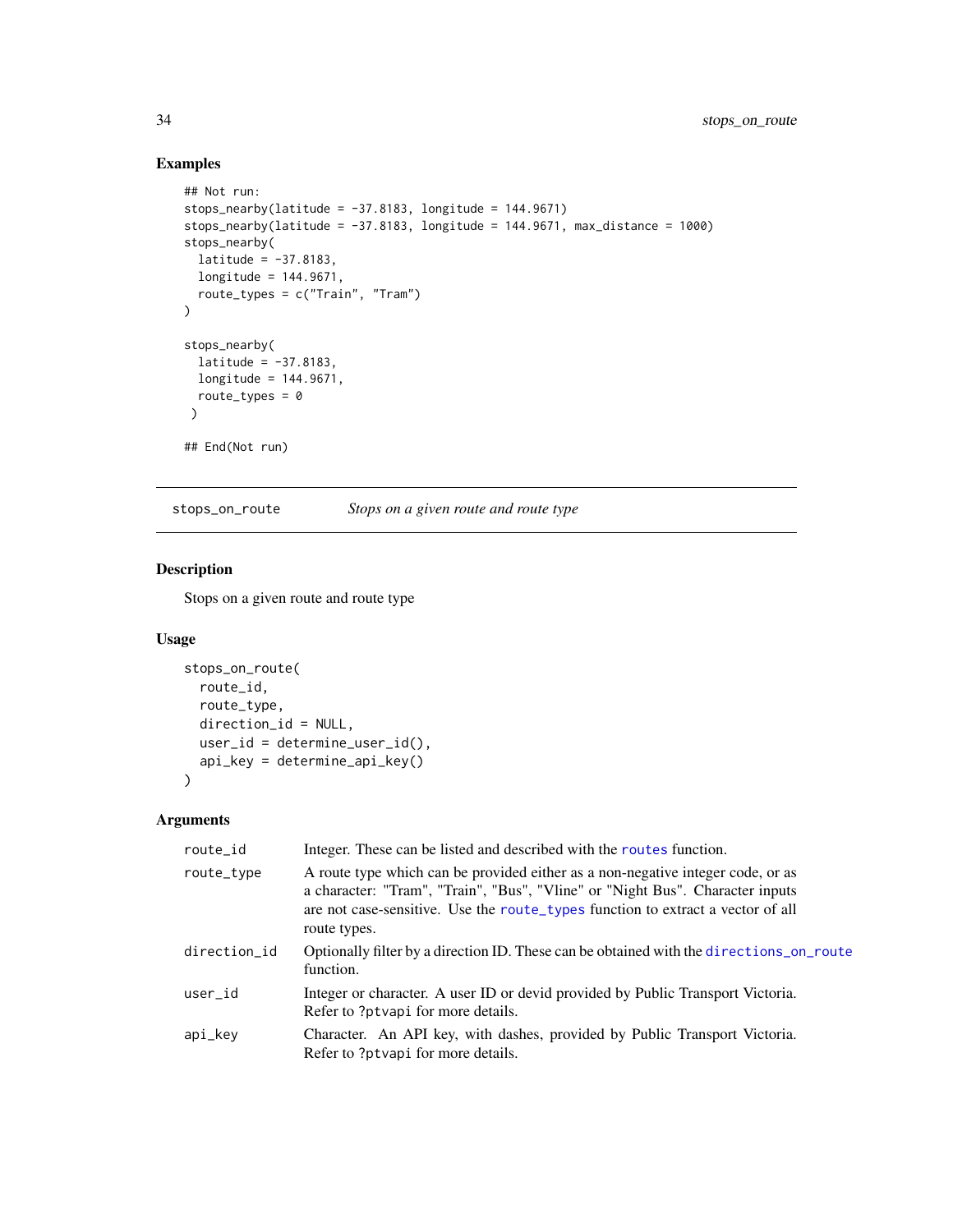# <span id="page-34-0"></span>Value

A tibble with the following columns:

- stop\_id
- stop\_name
- stop\_suburb
- route\_type
- route\_type\_description
- stop\_sequence
- stop\_latitude
- stop\_longitude
- disruption\_ids

# Examples

```
## Not run:
stops_on_route(6, route_type = "Train")
stops_on_route(6, route_type = 0)
```
## End(Not run)

stop\_information *Information for a given stop (metropolitan and V/Line stations only)*

#### Description

This function can be used when integer stop ID is already known. This can be searched for with either the [stops\\_on\\_route](#page-33-1) or [stops\\_nearby](#page-31-1) functions.

```
stop_information(
  stop_id,
  route_type,
  user_id = determine_user_id(),
  api_key = determine_api_key()
\mathcal{E}
```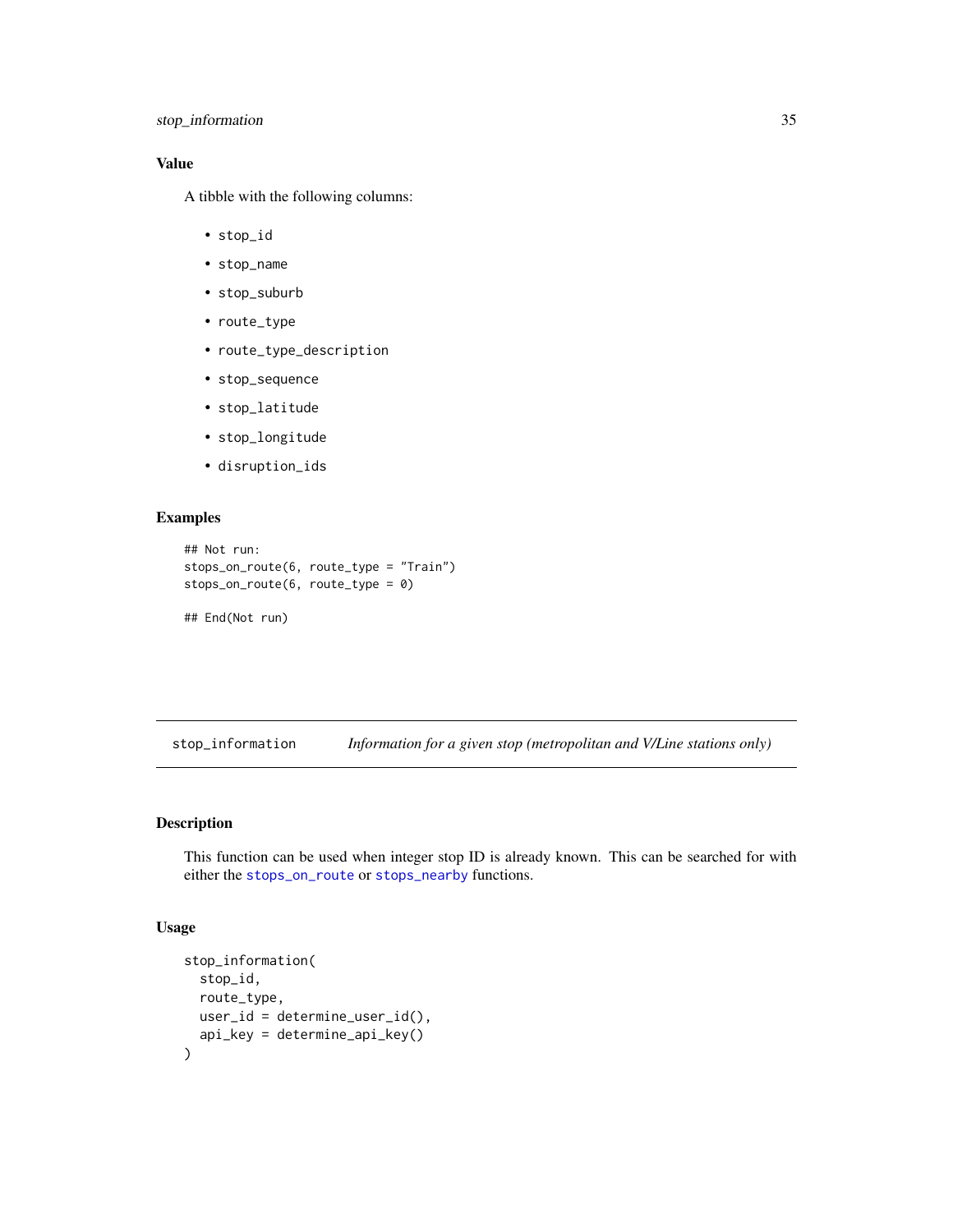# <span id="page-35-0"></span>Arguments

| stop_id    | Integer stop ID.                                                                                                                                                                                                                                                    |
|------------|---------------------------------------------------------------------------------------------------------------------------------------------------------------------------------------------------------------------------------------------------------------------|
| route_type | A route type which can be provided either as a non-negative integer code, or as<br>a character: "Tram", "Train", "Bus", "Vline" or "Night Bus". Character inputs<br>are not case-sensitive. Use the route_types function to extract a vector of all<br>route types. |
| user_id    | Integer or character. A user ID or devide provided by Public Transport Victoria.<br>Refer to ?ptvapi for more details.                                                                                                                                              |
| api_kev    | Character. An API key, with dashes, provided by Public Transport Victoria.<br>Refer to ?ptvapi for more details.                                                                                                                                                    |

#### Value

A single-row tibble with the following columns:

- stop\_id
- stop\_name
- route\_type
- route\_type\_description
- station\_details\_id
- station\_type
- station\_description
- point\_id
- mode\_id
- operating\_hours
- flexible\_stop\_opening\_hours
- stop\_contact
- stop\_ticket
- stop\_location
- stop\_amenities
- stop\_accessibility
- stop\_staffing
- disruption\_ids